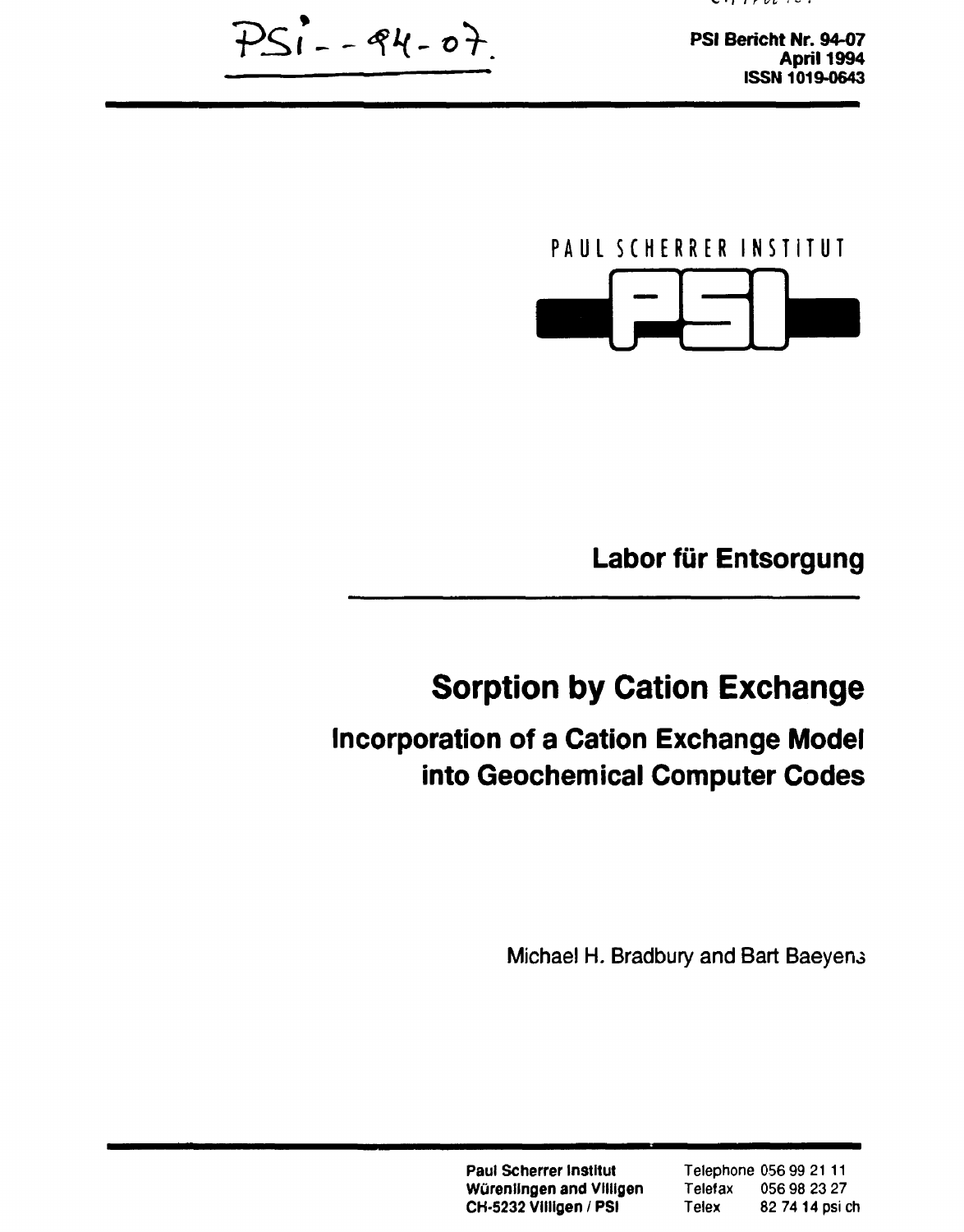**PSI Bericht Nr. 94-07** 

## **SORPTION BY CATION EXCHANGE Incorporation of a Cation Exchange Model into Geochemical Computer Codes**

**M.H. BRADBURY AND B. BAEYENS** 

**Würenlingen and Villigen** 

**April 1994**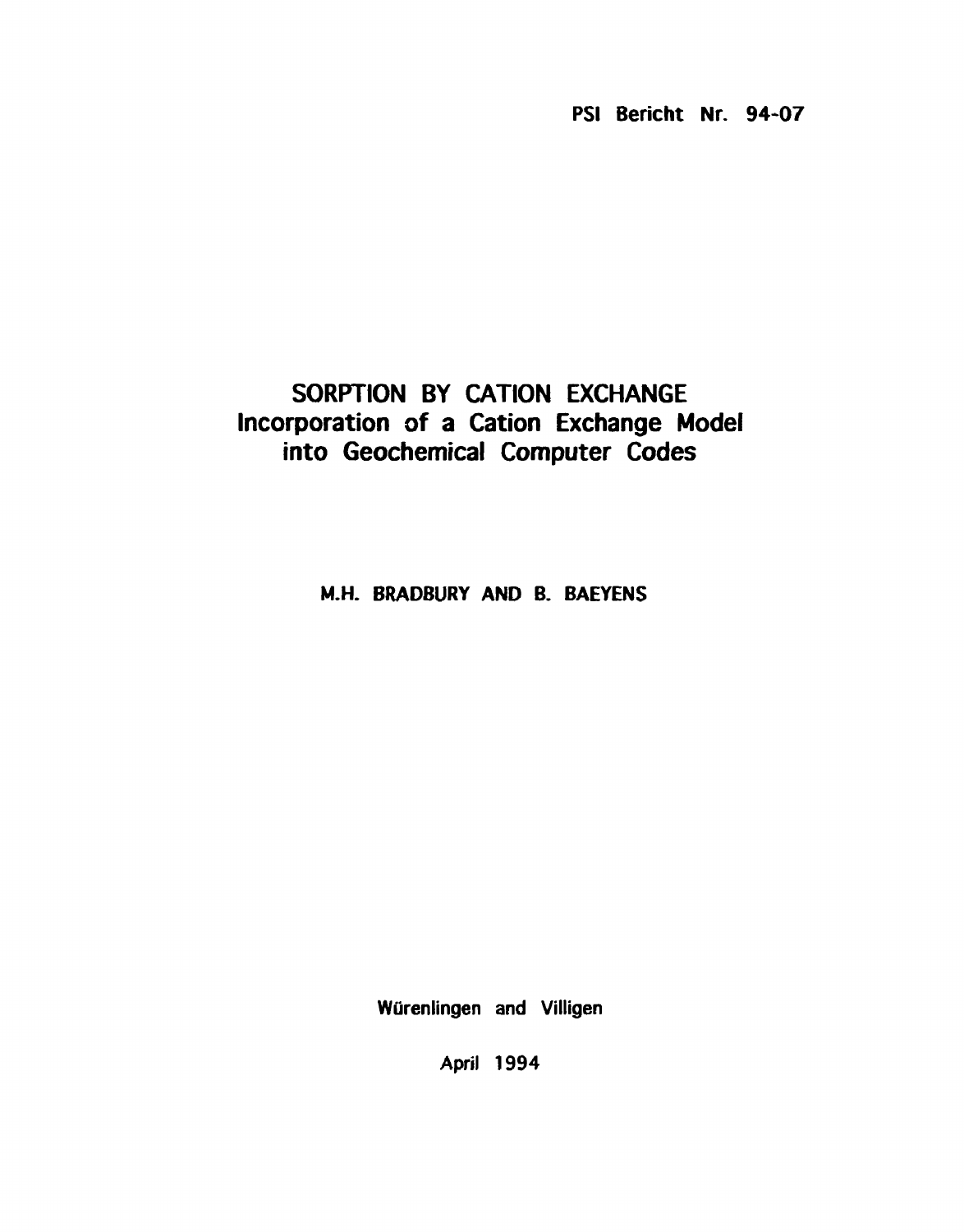#### **PREFACE**

In the framework of its Waste Management Programme, the Paul Scherrer Institut is performing work to increase the understanding of the geochemistry and the sorption behaviour of nuclear waste relevant radionuclides. These investigations are performed in close co-operation with, and with the financial support of NAGRA. The present report is issued simultaneously as a PSI report and a NAGRA NTB.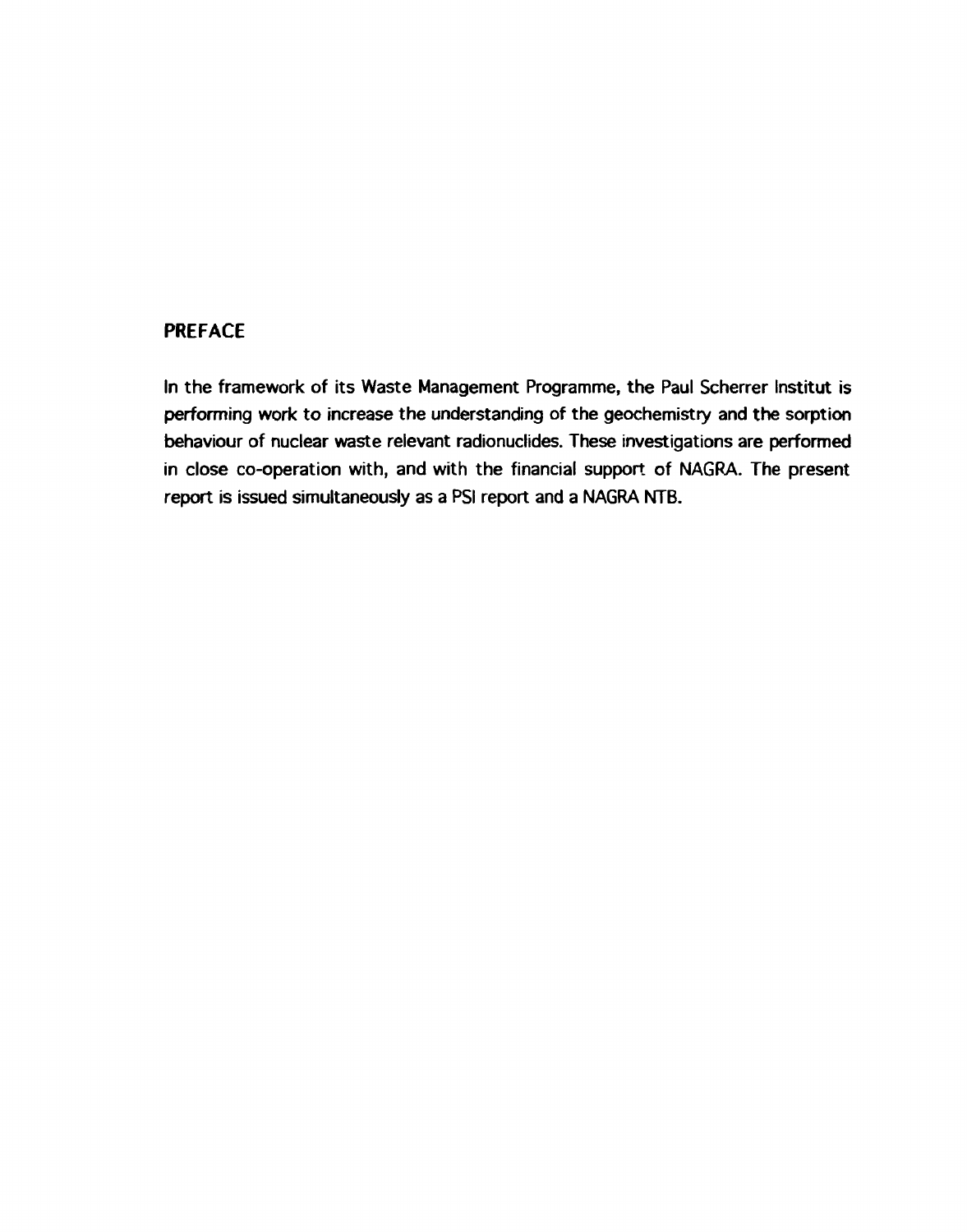## **Contents**

 $\hat{\mathcal{A}}$ 

|              | <b>Abstract</b>                                               | 1              |
|--------------|---------------------------------------------------------------|----------------|
|              | Zusammenfassung                                               | $\overline{2}$ |
|              | Résumé                                                        | $\mathbf{3}$   |
| 1            | <b>Introduction</b>                                           | 4              |
| $\mathbf{z}$ | lon Exchange and the Selectivity Concept                      | 5              |
| $\mathbf{3}$ | Introduction of Ion Exchange into Geochemical Codes           | 9              |
|              | 3.1 Basic Equations                                           | 9              |
|              | 3.2 Selectivity Approach to Defining $K_{ex}$                 | 11             |
|              | 3.3 Use of $K_{ex}$ in Practice                               | 14             |
| 4            | Model Testing and Code Verification                           | 15             |
|              | 4.1 Ni and Ca Sorption on Na-Montmorillonite                  | 15             |
|              | 4.2 Sulphate and Ionic Strength Effects on Eu Sorption        | 19             |
|              | 4.3 Non-Linear Sorption of Cs on Mylonite and Cs/Rb on Illite | 23             |
| 5            | Selectivity Coefficient Data Base for Sorption                | 26             |
| 6            | <b>Summary</b>                                                | 28             |
| 7            | Acknowledgements                                              | 29             |
| 8            | <b>References</b>                                             | 30             |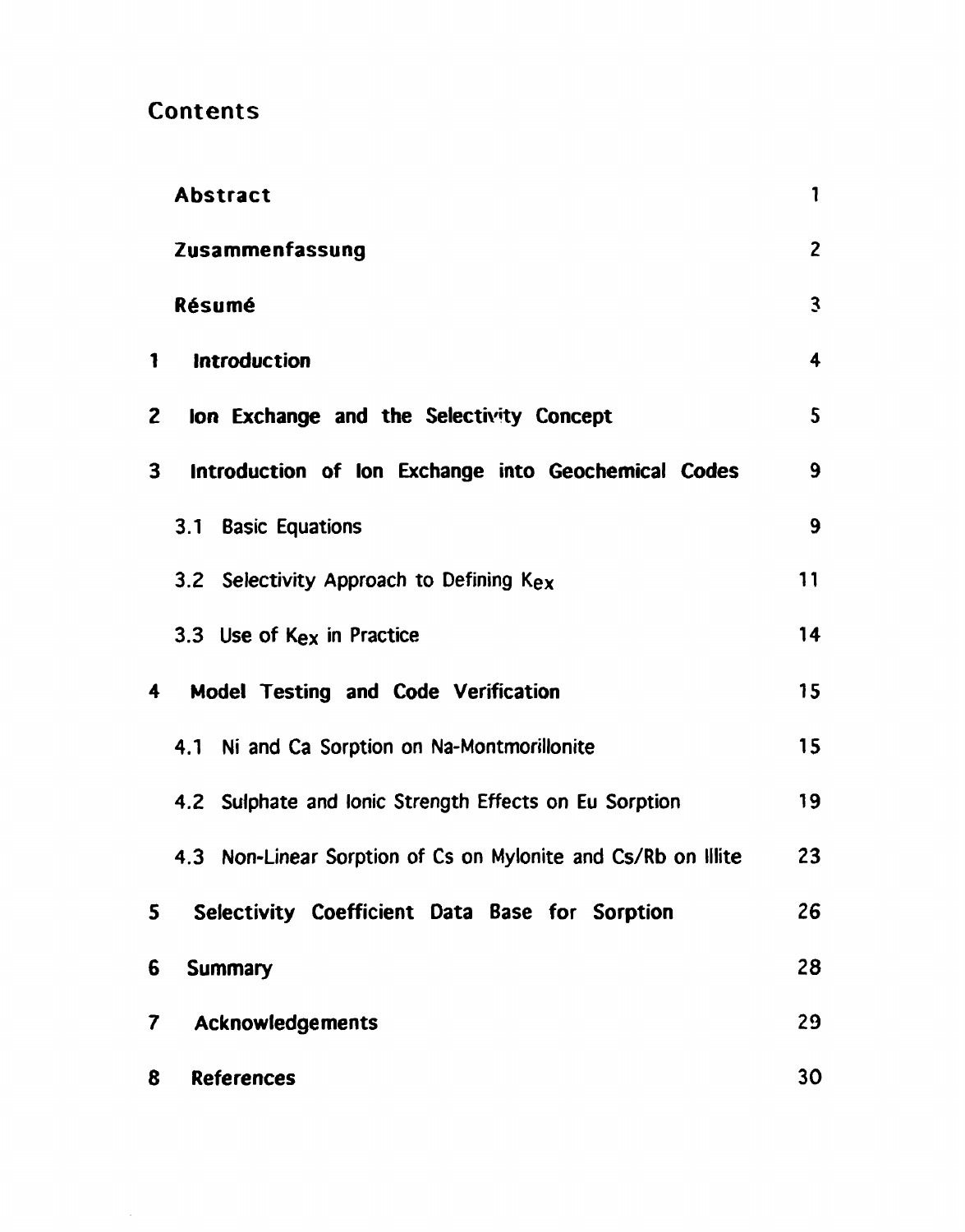## **ABSTRACT**

A procedure for introducing cation exchange into geochemical/surface complexation codes is described. Beginning with selectivity coefficients, Kc, defined in terms of equivalent fractional ion occupancies, a general expression for the molar based exchange code input parameter,  $K_{ex}$ , is derived. In natural systems the uptake of nuclides onto complex sorbents often occurs by more than one mechanism. The incorporation of cation exchange and surface complexation into a geochemical code therefore enables sorption by both mechanisms to be calculated simultaneously. The code and model concepts are tested against sets of experimental data from widely different sorption studies. A proposal is made to set up a data base of selectivity coefficients. Such a data base would form part of a more general one consisting of sorption mechanism specific parameters to be used in conjunction with geochemical/ sorption codes to model and oredict sorption.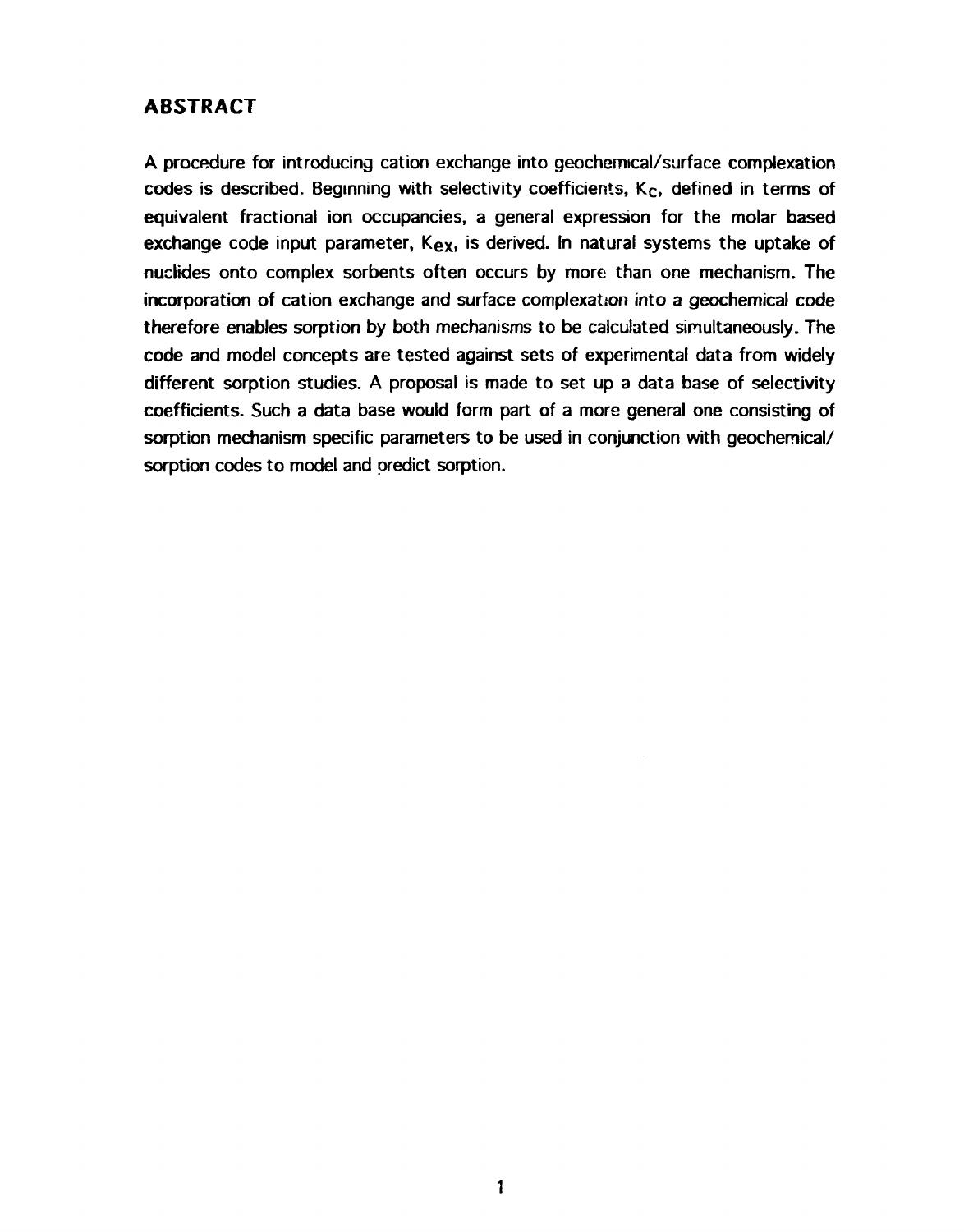### **ZUSAMMENFASSUNG**

Es wird eine Methode aufgezeigt, die es ermöglicht, in geochemischen Computerprcgrammen welche Oberflächenkomplexierung beinhalten, lonenaustausch mitzuberücksichtigen. Ausgehend von Selektivitätskoeffizienten Kc. welche über die äquivalente fraktionelle lonenbeiegung definiert sind, wird eine allgemeine Gleichung für den molaren Austauschparameter Kex hergeleitet. Die Sorption von Radionukliden an komplexen Festphasen wird in natürlichen Systemen durch mehrere Mechanismen beschrieben. Der Einbau von lonenaustausch und Oberflächenkomplexierung in geochemische Computerprogrammen erlaubt eine simultane Modellierung dieser Mechanismen. Das Programm und das Modellkonzept werden mit mehreren Sätzen experimenteller Daten getestet, die unterschiedlichen Sorptionsstudien entnommen sind. Es wird vorgeschlagen, ergänzend eine Datenbank zu erstellen, die Selektivitätskoeffizienten enthält. Solch eine umfassende, mehr generelle Datenbank mit spezifischen, sorptionsmechanistischen Parametern dient als Basis für Sorptionsmodellrechnungen.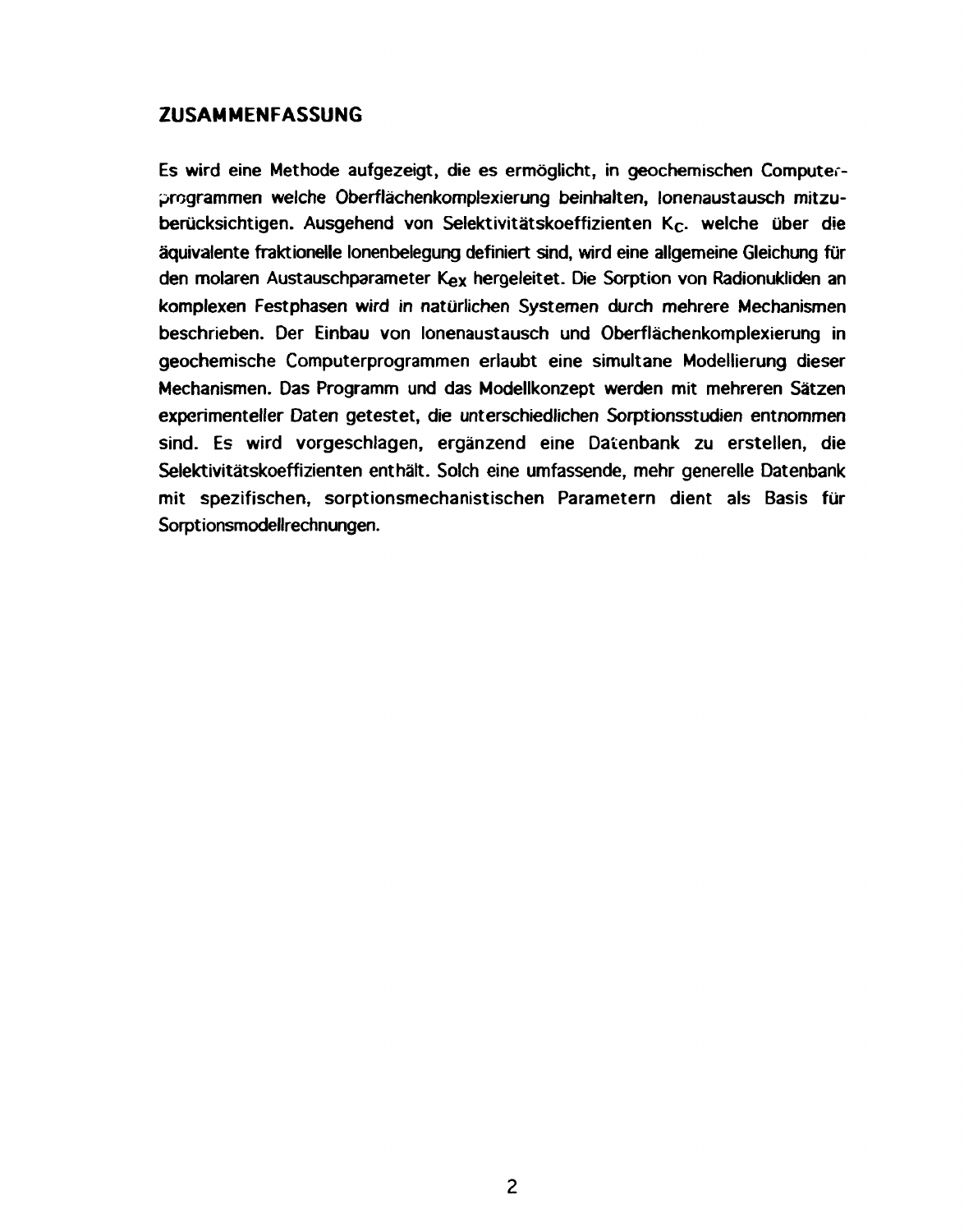## RESUME

On décrit un procédé pour l'introduction de l'échange cationique dans des codes géochimiques de spéciation en solution et de complexation à la surface. Une expression générale pour le paramètre d'échange, K<sub>ex</sub>, défini pour des concentrations exprimées en moles par litre, est dérivée d'un coefficient de sélectivité, K<sub>C</sub>, défini en termes de fractions d'occupation cationique. Dans les systemes naturels, la sorption des radionucléides sur des sorbents complexes est souvent décrite par la mise en jeu de plusieurs mecanismes. L'incorporation de I'echange cationique et de la complexation ä la surface dans un code géochimique, permet ainsi, de simuler simultanément la sorption par ces deux mécanismes. Les concepts du modèle et du code sont testés pour des séries de données expérimentales issues de différentes études de sorption, Une proposition est faite pour mettre en place une base de données de coefficients de sélectivité. Une telle base de données ferait partie d'une base de données plus générale qui consisterait à utiliser conjointement les paramètres spécifiques des mecanismes de sorption avec les codes geochimiques pour predire et modeliser la sorption.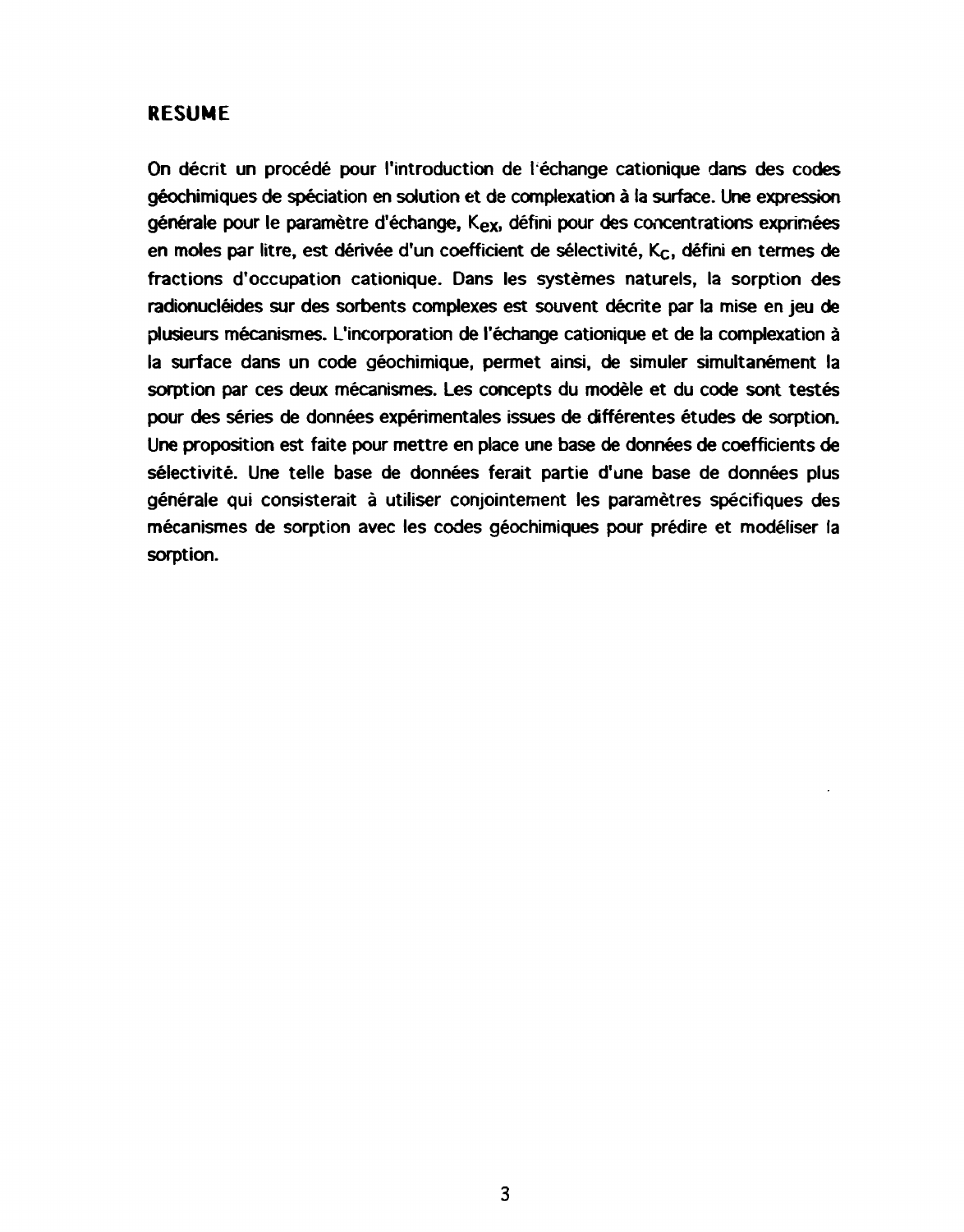#### **1 Introduction**

In any natural rock water system, particularly those containing clay minerals, the ion exchange properties and exchange reactions of the minerals present are of fundamental and practical importance in understanding the water chemistry and sorption behaviour. In laboratory experiments interactions between the liquid and solid phases will almost invariably occur, ion exchange reactions, depending on the conditions, can have a significant influence on the evolution of the water chemistry. For example, Baeyens and Bradbury (1991) have shown that cation exchange reactions must be taken into account in the interpretation of data from laboratory experiments designed to provide "in si':u" pore water compositions for sedimentary rocks. Generally it is rather difficult, particularly for complex natural systems, to know a priori whether and to what extent cation exchange processes are contributing to rock-water interactions or radionuclide sorption.

In sorption studies there is an increasing trend towards trying to understand data in terms of mechanisms described by appropriate models. Although many geochemical codes contain a cation exchange sub-routine as an option, such options only allow sorption due to cation exchange to be calculated. A similar situation exists with most surface complexation codes in that only radionuclide uptake by this mechanism is calculated. However, a major requirement in modelling is to be able to calculate the contribution of multiple sorption mechanisms simultaneously. In many cases surface complexation and cation exchange are both contributing to the uptake of radionuclides, and, depending on the specific experimental conditions, either mechanism may be dominant. Obviously, serious errors will occur if a model based on one mechanism is used to interpret and/or fit sorption data where two (or more) different processes are taking place.

Because we considered what was available to be somewhat unsuitable for our purposes, we incorporated exchange reactions into a geochemical/surface complexation code, MINSURF\*, which, with its multi-site type/multi-surface options, proved to be ideai in this respect. Also, rather than starting by directly defining an exchange parameter,  $K_{ex}$ , (section 3.1), which is usual in many cases e.g. Wanner (1986), Curti (1993), we began with a selectivity coefficient,  $K_c$ , and derived from this an exchange parameter  $K_{ex}$ , in the form required by the code (section 3.2). This

<sup>\*</sup> MINSURF is the geochemical equilibrium code MINEQL (Westall et al., 1976) containing a diffuse layer surface compiexation model.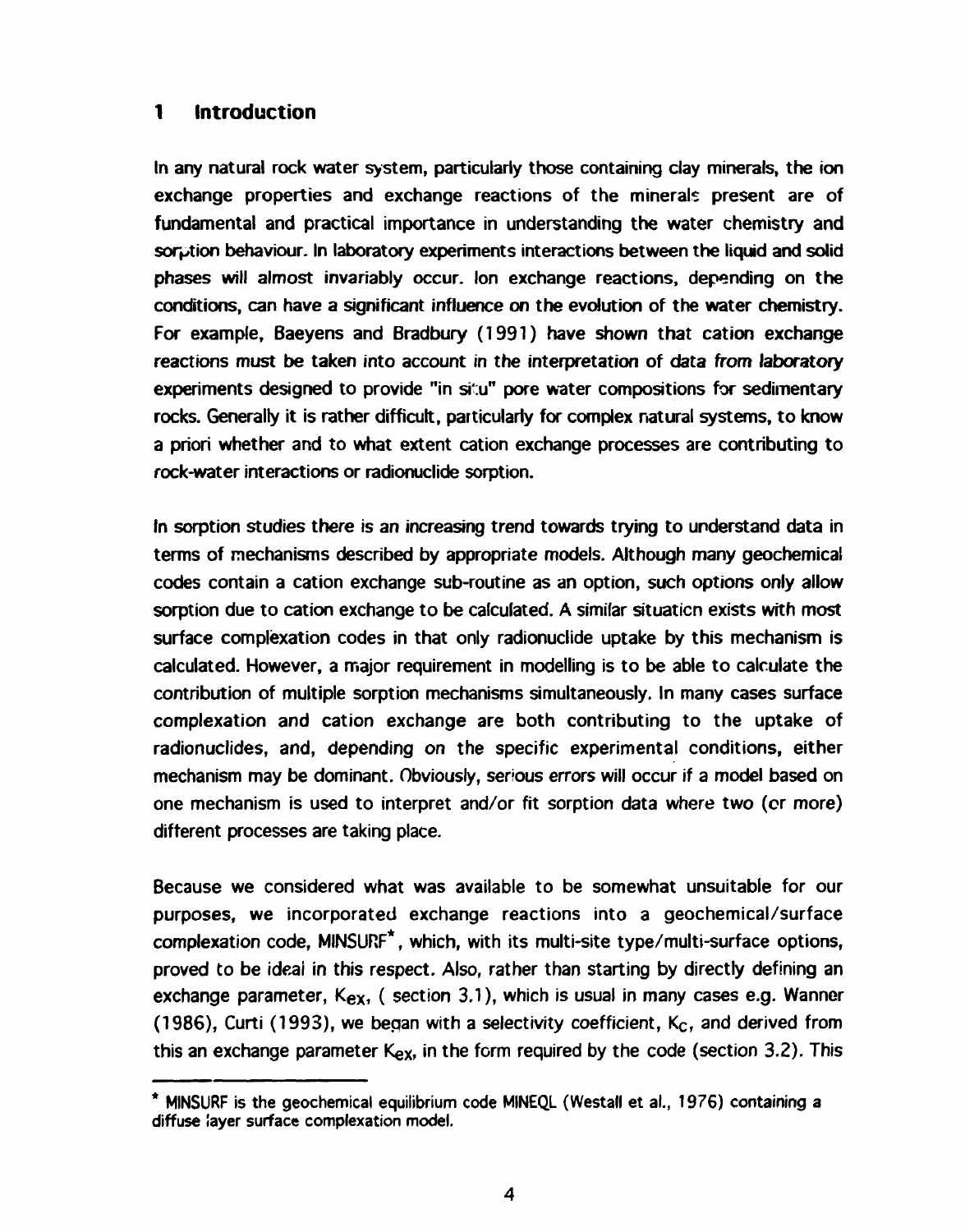procedure produced some useful and interesting insights into the properties of the Kex parameter.

Finally, checks on the code were carried out using our own and literature sorption data. The main purpose here was to confirm that we had incorporated the cation exchange model correctly into the geochemical computer code and that the code, together with the derived exchange parameters, calculated properly.

For each of the examples given in section 4, an analytical solution was available which fitted he experimental data for a given parameter set. We took the same parameters and experimental conditions and compared the results calculated using the code with the analytical solution/experimental data. Such a verification type exercise is essential before the code can be used for predictive modelling.

## **2 Ion Exchange and the Selectivity Concept**

The surfaces of clay minerals carry a permanent negative charge arising from isomorphic substitution of lattice cations by cations of a lower valence. Charge neutrality is maintained by the presence of an excess of cations in solution in close proximity to the surface. These cations, held around the outside of the Si-AI clay mineral structural units, "belong" to the surface and cannot be separated away from it but are exchangeable and can undergo exchange reactions with ions in the aqueous phase. The cation exchange capacity (CEC) of a solid is defined as the total quantity of cations sorbed exchangeable per unit mass. The CEC is usually expressed on an equivalent scale e.g. equivalents g<sup>-1</sup>. The CEC of a material is not a unique value, but varies, to a greater or lesser extent, with pH, particle size and the method of measurement (Grim, 1953).

If we consider the general case of a cation B, valence  $Z_B$ , in the aqueous phase exchanging with cation A, valence  $Z_A$ , bound to the clay mineral surface, the exchange reaction can be written as follows:

$$
z_B.A - Clay + z_A.B \Leftrightarrow z_A.B - Clay + z_B.A \qquad [1]
$$

Cation exchange reactions are reversible, fast and stoichiometric. In the case of heterovalent exchange, the latter characteristic arises from the electroneutrality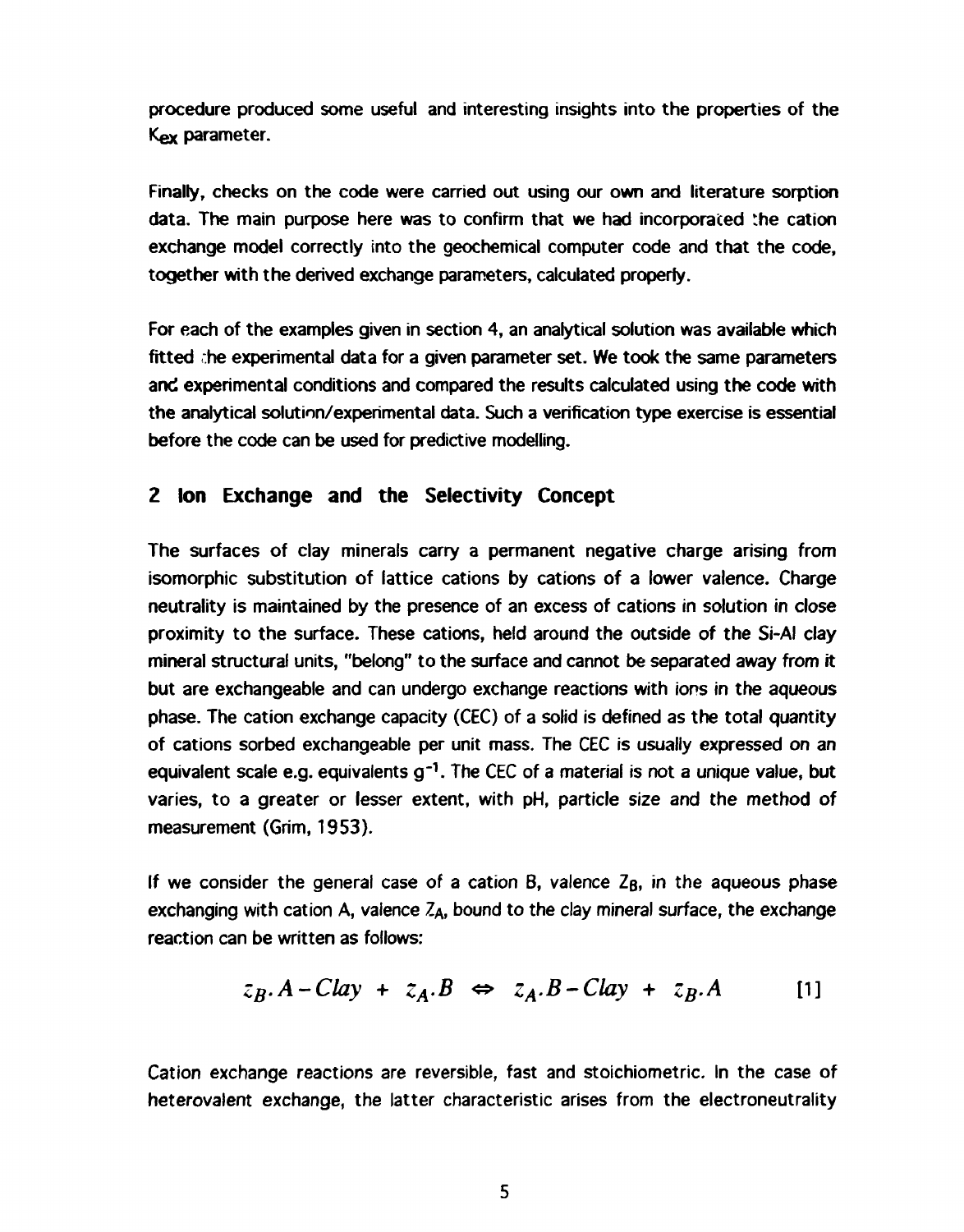condition. A mass action relation is normally used to describe the reaction in terms of a so-called selectivity coefficient. Depending on the way in which the sorbed and aqueous quantities are treated, different values for selectivity coefficients for the same data sets can be obtained. These differently defined selectivity coefficients are all related to one another. (See Bruggenwert and Kamphorst, 1982.)

We have chosen to follow the definition of Gaines and Thomas (1953) and accordingly define the selectivity coefficient,  $R_{c}$ , for equation [1] as:

$$
{}_{A}^{B}K_{C} = \frac{N_{B}^{Z_{A}}}{N_{A}^{Z_{B}}} \cdot \frac{a_{A}^{Z_{B}}}{a_{B}^{Z_{A}}} \qquad [2]
$$

 $a_A$  and  $a_B$  are the solution activities of cations A and B respectively. N<sub>A</sub> and N<sub>B</sub> are equivalent fractional occupancies defined as the equivalents of A (or B) sorbed per unit mass divided by the cation exchange capacity, in equivalents per unit mass.

For cation exchange models in general there is an implicit assumption regarding the surface activity coefficients of exchanged cations. At the present time it is not clear how to calculate such terms and they are normally set equal to unity. To some extent the validity of this assumption can be checked since a surface activity coefficient of unity implies that the selectivity coefficient should be constant as a function of fractional ion occupancies and ionic strength.

One method of determining  $K<sub>C</sub>$  values is via sorption measurements. If we define a sorption coefficient,  ${}^{B}R_{CE}$ , for the sorption by cation exchange of cation B as:

$$
B_{C_E} = \frac{Moles \text{ of } B \text{ sorbed by cation exchange per unit mass}}{Moles \text{ of } B \text{ in aqueous solution per unit volume}}
$$
 [3]

or,

$$
{}^{B}R_{CE} = N_B \cdot \frac{CEC}{Z_B} \cdot (B)^{-1}
$$
 [4]

where (B) is the concentration of B in moles per unit volume. Hence,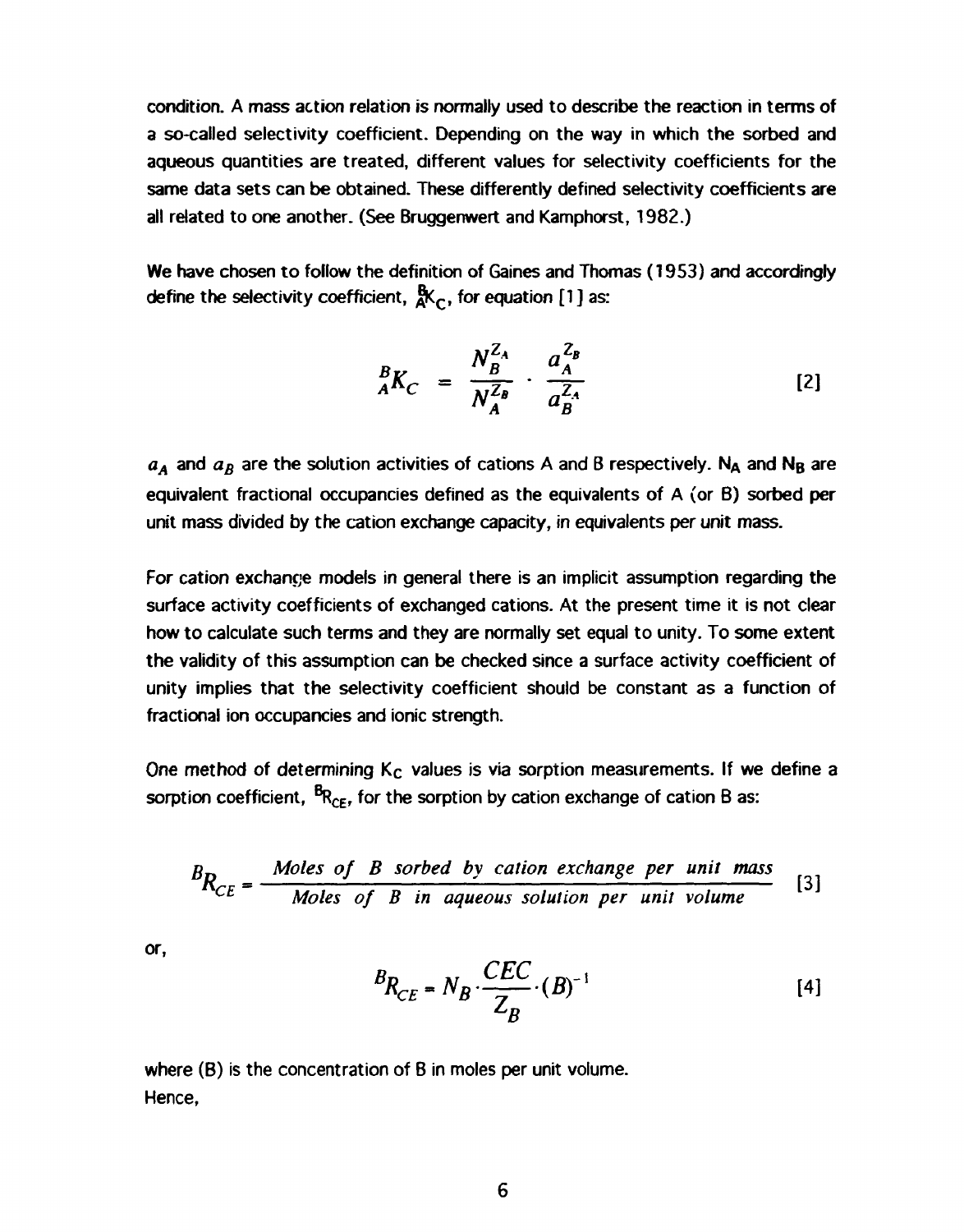$$
N_B = {}^B R_{CE} \cdot \frac{Z_B}{CEC} \cdot (B) \tag{5}
$$

For a bi-ionic system where one of the cations, B, is present at trace levels, we can take  $N_A \sim 1$ , and equation [2] simplifies to:

$$
{}_{A}^{B}K_{C} = N_{B}^{Z_{A}} \cdot \frac{a_{A}^{Z_{B}}}{a_{B}^{Z_{A}}} \tag{6}
$$

Substituting the expression for  $N_B$  from equation [5] into equation [6] yields a general expression relating the selectivity coefficient,  $_{\rm A}^{\rm B}$ K $_{\rm C}$ , to the sorption of cation B,  $^{\rm B}\!{\rm R}_{\rm CE}$ , **i.e.,** 

$$
{}_{A}^{B}K_{C} = Z_{B}^{Z_{A}} \cdot ({}_{B}R_{CE})^{Z_{A}} \cdot \frac{1}{(CEC)^{Z_{A}}} \cdot \frac{(\gamma_{A})^{Z_{B}}}{(\gamma_{B})^{Z_{A}}} \cdot (A)^{Z_{B}}
$$
 [7]

 $\gamma_A$  and  $\gamma_B$  are the solution activity coefficients of A and B respectively.

If the values of all parameters on the RHS of equation [7] are known,  $K_c$  can be readily calculated.

Approaches to modelling cation exchange based on the Vanslow selectivity coefficient, Ky, (Vanslow, 1932) have been adopted for example by Shaviv and Mattigod (1985), Schindler et al. (1987), Fletcher and Sposito (1989) and Charlet et al. (1993). Here the fractional ion occupancies are defined on a molar scale in the mass action equation describing cation exchange.  $K_v$  is taken by the above authors to be a constant and this leads to the exchange parameter being dependent on the cation loadings on tne exchanger. An iterative procedure in the code described by Fletcher and Sposito (1989) is required to calculate new exchange parameters for each case being modelled.

It may be appropriate at this point to briefly discuss why we have chosen the Gaines and Thomas definition for the selectivity coefficient rather then the Vanslow definition. The question as to whether  $K_c$  or  $K_v$  is the most appropriate coefficient to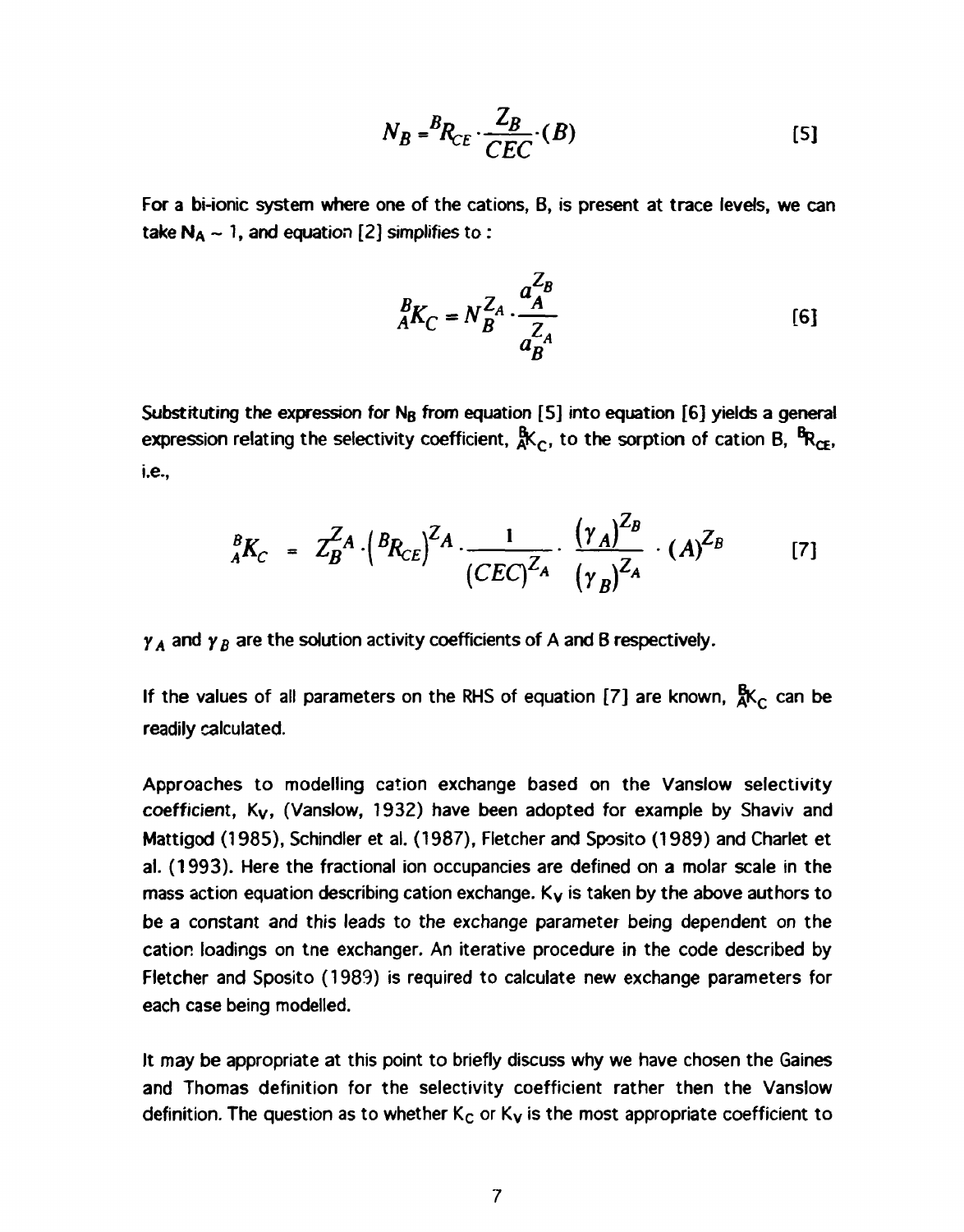use has been the subject of some discussion in the open literature, see particularly Sposito and Mattigod (1979).

At trace levels of adsorbing cations it can easily be shown that the two coefficients are directly proportional to one another e.g. for bivalent-monovalent exchange we have K<sub>C</sub> = 2K<sub>V</sub> (1+M<sub>B</sub>) where M<sub>B</sub> is the molar fractional occupancy of the sorbing cation. For  $M_B \rightarrow 0$  we have  $K_C = 2K_V$ . Therefore for sorption at trace levels the choice is arbitrary.

In other situations, for example studies on rock-water interactions, where the fractional cation occupancies can change drastically, the choice between  $K_c$  and  $K_v$ may be more critical. At higher fractional occupancies the direct proportionality between the two coefficients disappears. Sposito and Mattigod (1979) favour the Vanslow selectivity coefficient since they conclude that  $K_V$  is constant over a wider range ot fractional occupancies for Na+-Ni<sup>2+</sup>, Na+-Co<sup>2+,</sup> Na+-Cu<sup>2+</sup>, Na+-Zn<sup>2+</sup> and Na+-Cd<sup>2+</sup> exchange on montmorillonite. However, this analysis is based on the experimental data of Maes et al. (1976) who interpreted their own data in terms of  $K_C$ values. It appears to us that with an anticipated error range of ±15% for each individual data set both coefficients can be regarded to a first approximation as being constant up to fractional ion occupancies of  $\sim 0.5$ , and higher in some cases. A similar picture to the one above also emerges when data from other sources are analysed e.g. Na<sup>+</sup>-Ca<sup>2+</sup> exchange on montmorillonite; Van Bladel et al. (1972); Maes and Cremers (1977); Sposito et al. (1983). In our view, the evidence in favour of one or the other of these selectivity coefficients is inconclusive.

We see the main application of the work described here in modelling trace metal ion sorption by cation exchange. For this purpose, as will be shown in the next section, beginning with selectivity coefficients defined by equation [2] results in simple and transparent definitions of the exchange parameter values required in geochemical computer codes. The calculation of these parameters from  $K_c$  values is accomplished using a single equation which incorporates their dependency on the nature of the exchange (homovalent/heterovalent), the properties of the exchange medium and the sorbent concentration. The application to practical situations is generally straightforward.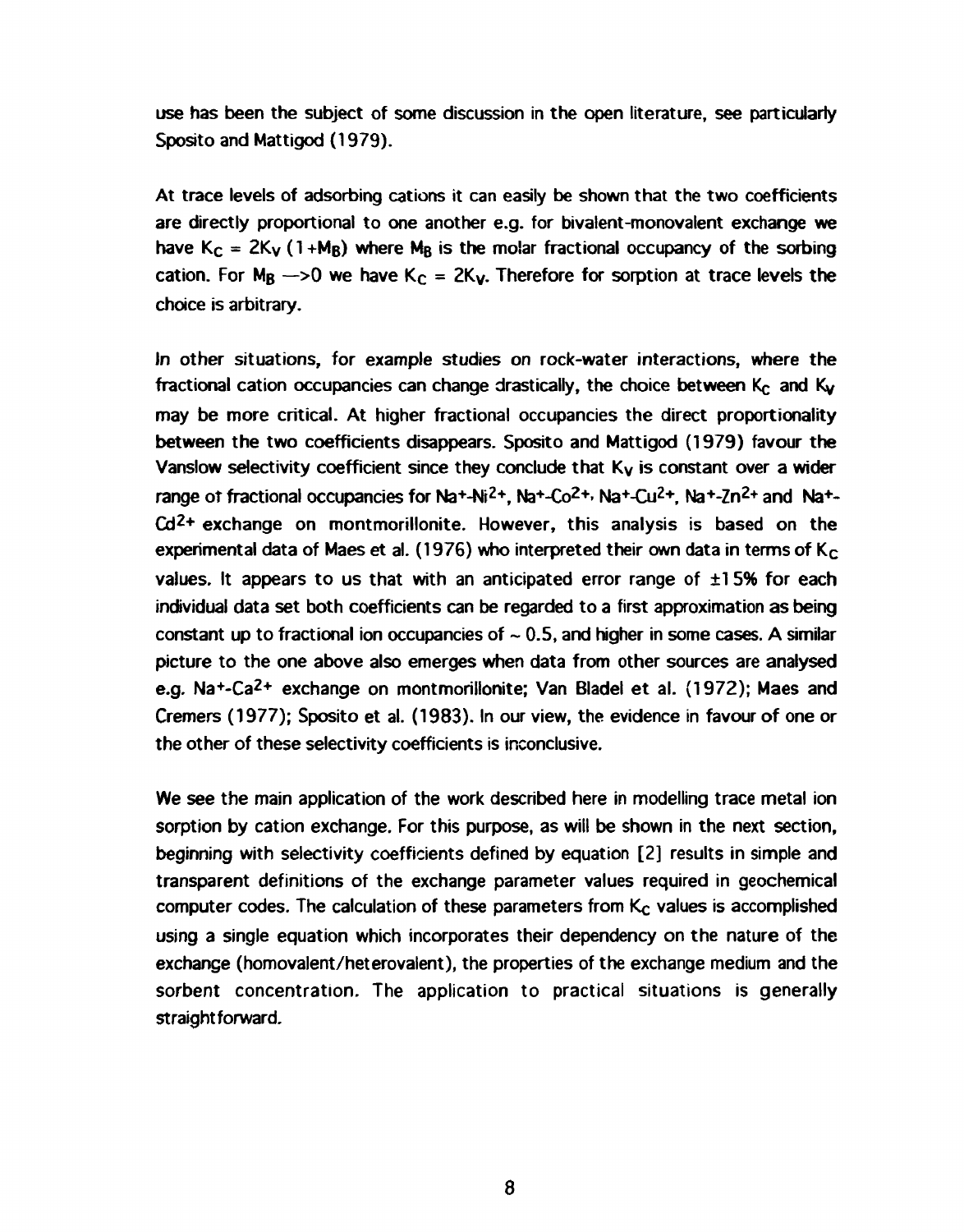#### **3 Introduction of Cation Exchange into Geochemical Codes**

#### 3.1 Basic Equations

The procedure for introducing cation exchange into geochemical/surface complexation codes is relatively straightforward. There are a number of possibilities available which differ mainly in the definition chosen for the master surface exchange species e.g.  $X^$ or XNa or XH. Depending on the particular system being modelled, one or the other may be more convenient to handle in the code, but the results, whatever the choice, should be the same.

One method, which we have chosen to follow, has been fully described by Wanner (1986), and will only be briefly summarised here using the exchange of a bivalent cation, RN<sup>2+</sup>, with Na<sup>+</sup> as an example. Cation exchange is represented by stoichiometric exchange reactions between aqueous cations and a negatively charged master surface species,  $X^-$ , which is also treated in the code as though it were dissolved, i.e.

$$
X^{-} + Na^{+} \Leftrightarrow X - Na \qquad {}^{Na}K_{ex} \qquad \qquad [8]
$$

$$
2X^- + RN^{2+} \Leftrightarrow X_2 - RN \t RN_{ex} \t (9)
$$

In order to ensure that clay surfaces associated with the fixed charge are neutral in aqueous solution, the logarithm of the reaction constant for equation [8] is arbitrarily set to a high value e.g. log  $\frac{\mathsf{Na}_{\mathsf{Kex}}=15.$  All exchange sites are then initially of the X-Na type.

All species in equations of the sort given in [8] and [9] are treated in geochemical codes as though they are occurring in the aqueous phase. Hence, all quantities, including those associated with the solid phase, must be given in terms of activities. The mass action equations corresponding to reactions [8] and [9] are, respectively,

$$
N a_{K_{ex}} = \frac{Q_{Na}}{Q_X \cdot a_{Na}}
$$
 [10]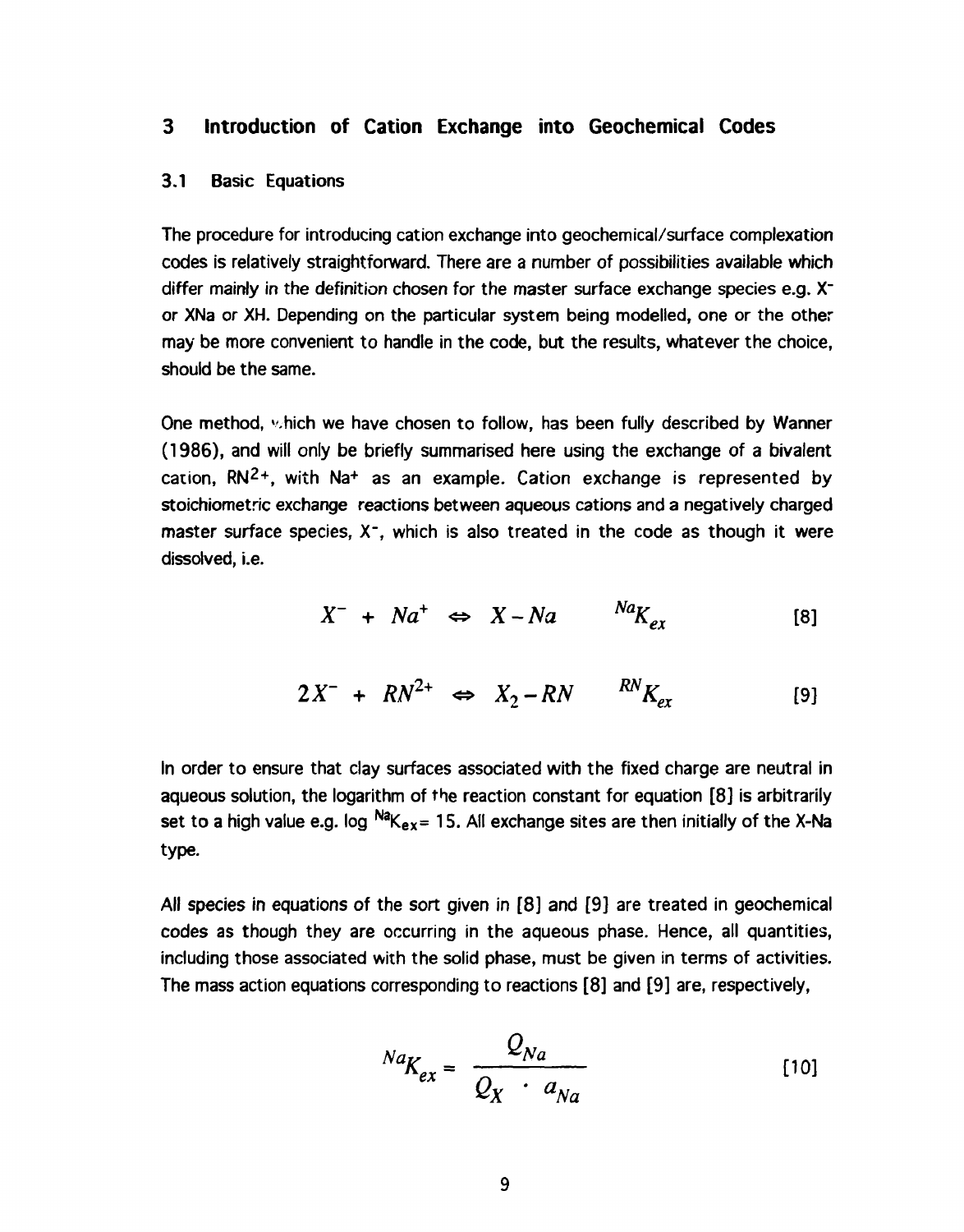$$
RN_{K_{ex}} = \frac{Q_{RN}}{Q_X^2 - a_{RN}}
$$
 [11]

where " $a$ " terms are solution activities and " $Q$ " terms are sorbed quantities expressed in moles litre-1. Activities should be used for "  $Q$  ", but since little is known  $\overline{\phantom{a}}$ about surface activity coefficients these are set equal to unity by convention.

Exchange constants for the reactions given in equation [8] and [9] are required as input parameters for the code. Such data are not directly available, rather, measurements are usually carried out for exchange reactions of the type :

$$
2X - Na + RN^{2+} \Leftrightarrow X_2 - RN + 2Na^{+} \qquad \qquad \overset{RN}{\underset{Na}{\text{N}}K_{ex}} \qquad [12]
$$

for which,

$$
{}_{Na}^{RN}K_{ex} = \frac{Q_{RN}}{Q_{Na}^2} \cdot \frac{a_{Na}^2}{a_{RN}}
$$
 [13]

In the above approach the "reference state" for the exchange medium is defined to be the Na form, (equation [8]), and hence data with respect to Na exchange are required. From equations [10], [11] and [13] it can easily be shown that:

$$
\log_{Na}^{RN}K_{ex} = \log^{RN}K_{ex} - 2\log^{Na}K_{ex}
$$
 [14]

**or,** 

$$
\log^{RN}K_{ex} = \log^{RN}_{Na}K_{ex} + 2\log^{Na}K_{ex}
$$
 [15]

Recalling that  $\log$  <sup>Na</sup>K<sub>ex</sub> was set equal to 15, then equation [15] becomes:

$$
\log^{RN}K_{ex} = \log^{RN}_{Na}K_{ex} + 30
$$
 [16]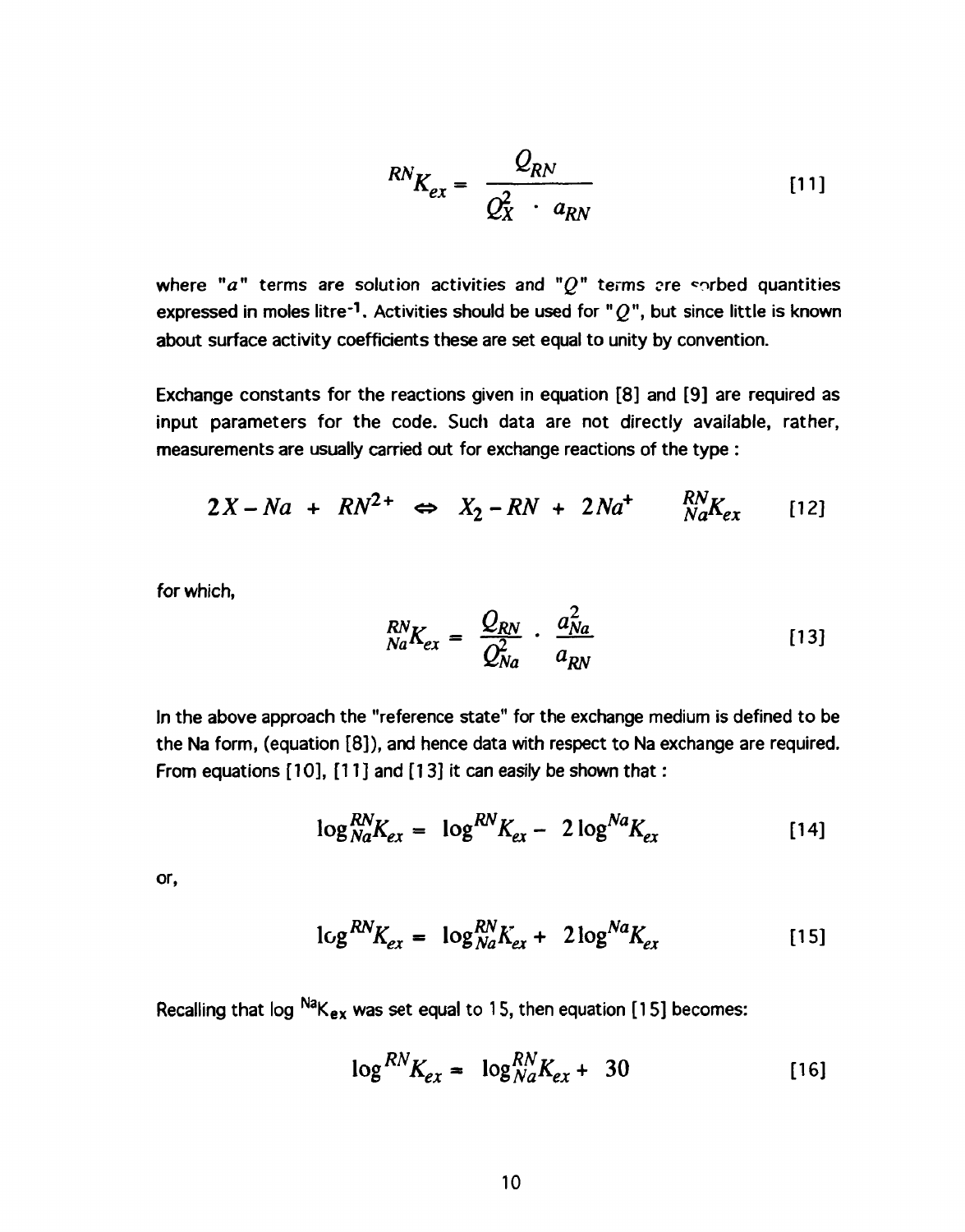In the vast majority of cases, pore water chemistries, rather than sorption, have been calculated using geochemical/cation exchange codes. Normally, results from laboratory rock-water interaction experiments are taken to obtain Kex values which are then used in modelling studies. The results are seldom checkable since the predictions often fall into regions inaccessible to laboratory tests. We are not aware of any such studies in which predictions made using one set of laboratory data have been checked against other measured data. There appears to be an a priori assumption that Kex. defined in equation [13], is constant and can be treated the same as an aqueous stability constant. We will show that this assumption is not generally valid.

#### **3.2 Selectivity Approach to Defining Kex**

There are a number of distinct advantages in choosing selectivity coefficients as a basis for deriving an expression for the computer code input parameter Kex. First and foremost, the majority of studies on cation exchange reported in the open literature present results in terms of selectivity coefficients. These data are extensive and compilations of values are available for a wide variety of cation - clay mineral combinations (see for example Bruggenwert and Kamphorst, 1982). Since we are ultimately interested in model descriptions of sorption leading to a predictive capability, such compilations are an important source of data. Also, the selectivity concept is one which has stood the test of time and enabled cation exchange processes to be described and quantified over a wide range of experimental conditions. Further, having a widely based data source available as a reference, allows us to compare and check the consistency of our experimental data and modelling results with previous work.

In what follows, our premise is that the selectivity coefficient,  $K_c$ , is constant. In natural systems the fractional ion occupancies on the exchanger are fixed by the major cation composition of the aqueous phase, and sorption takes place against this constant background. In most cases of practical interest sorbates are only present at trace levels (<10<sup>-6</sup> M), which generally means that their sorption by cation exchange results in (very) low fractional occupancies. In these cases taking the selectivity coefficient to be constant is  $a$  good approximation.

In addition, experimental data are available in the literature defining fractional ion occupancy ranges in different cation/clay mineral systems for which  $K_c$  values are constant, e.g., Cs+-Na+ exchange on montmorillonite, N<sub>B</sub> range: trace - 0.95 (Cremers,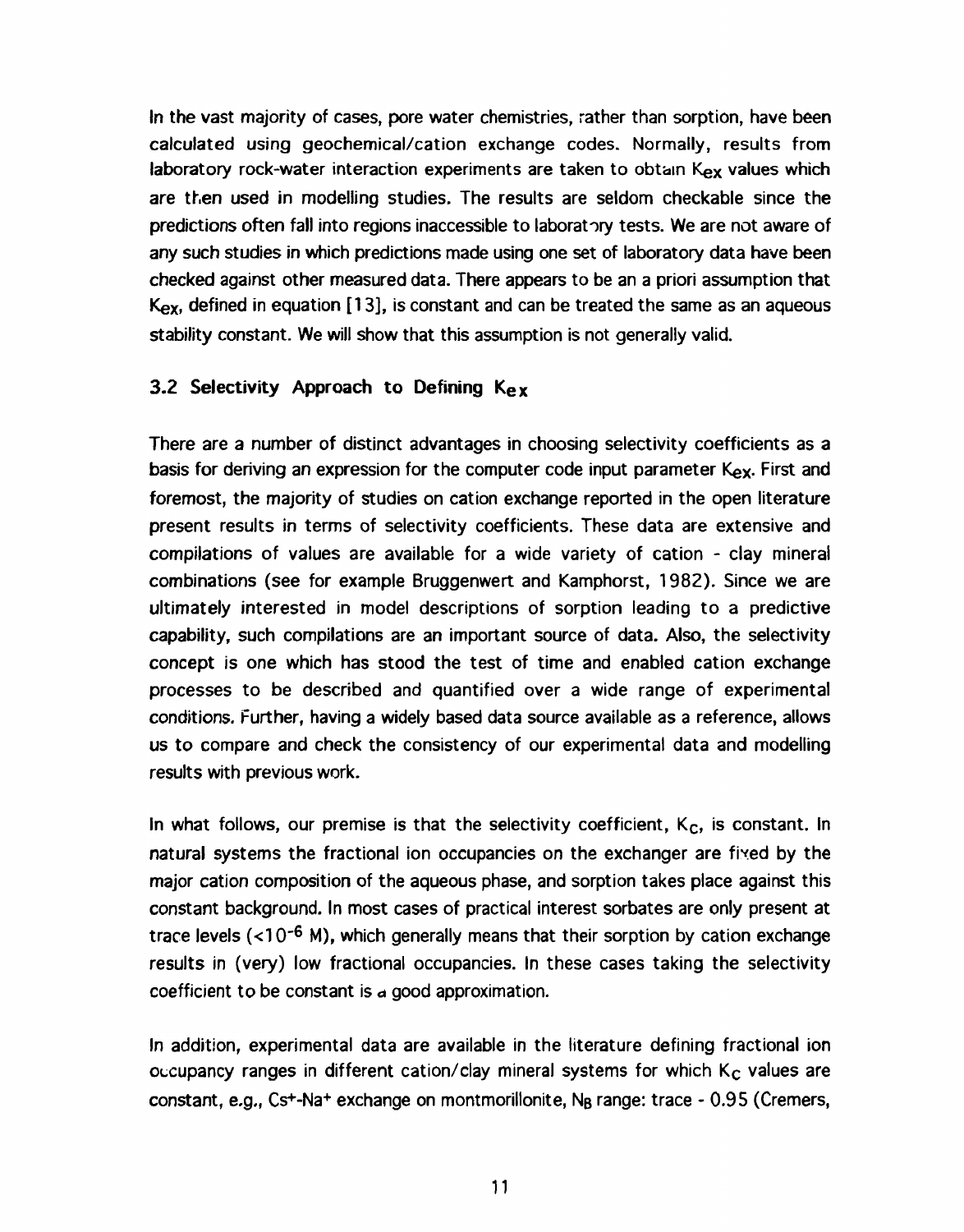1968); Na+ exchange with Cd<sup>2+</sup>, Co<sup>2+</sup>, Cu<sup>2+</sup>, Ni<sup>2+</sup> and Zn<sup>2+</sup> on montmorillonite, N<sub>B</sub> range:  $0.1$ - $0.5$  (Maes et al., 1976); and Ca<sup>2+</sup>-Eu<sup>3+</sup> exchange on kaolinite, N<sub>B</sub> range: 0.1-0.9; illite, N<sub>B</sub> range: 0.1-0.7; montmorillonite, N<sub>B</sub> range: 0.1-0.6 and vermiculite, N<sub>B</sub> range: 0.1-0.9 (Baeyens, 1982). Consequently, the problem reduces to the relatively simple task of converting sorbed quantities in equation [2] from a fractional ion occupancy scale to a molar concentration scale.

Let the cation exchange capacity of the solid be "CEC" equivalents  $g^{-1}$  and the sorbent concentration in the experiment "S" g litre<sup>-1</sup>. In the most general case cation exchange reactions can be written as in equation [1 ], and the exchange parameter, Kex, is then given by:

$$
{}_{A}^{B}K_{ex} = \frac{Q_{B}^{Z_{A}}}{Q_{A}^{Z_{B}}} \cdot \frac{a_{A}^{Z_{B}}}{a_{B}^{Z_{A}}}
$$
 [17]

The effective concentration of cation A sorbed on the solid,  $Q_A$ , expressed in mol litre<sup>-1</sup>, is then:

$$
Q_A = N_A \cdot \frac{CEC}{Z_A} \cdot S \tag{18}
$$

from which:

$$
N_A = \frac{Z_A}{CEC} \cdot Q_A \cdot \frac{1}{S}
$$
 [19]

Simi'arly:

$$
N_B = \frac{Z_B}{CEC} \cdot Q_B \cdot \frac{1}{S}
$$
 [20]

Substituting the above expressions for  $N_A$  and  $N_B$  into equation [2] yields:

$$
{}_{AKC}^{B} = \frac{\left\{\frac{Z_B}{CEC} \cdot Q_B \cdot \frac{1}{S}\right\}^{Z_A}}{\left\{\frac{Z_A}{CEC} \cdot Q_A \cdot \frac{1}{S}\right\}^{Z_B}} \cdot \frac{a_A^{Z_B}}{a_B^{Z_A}}
$$
(21)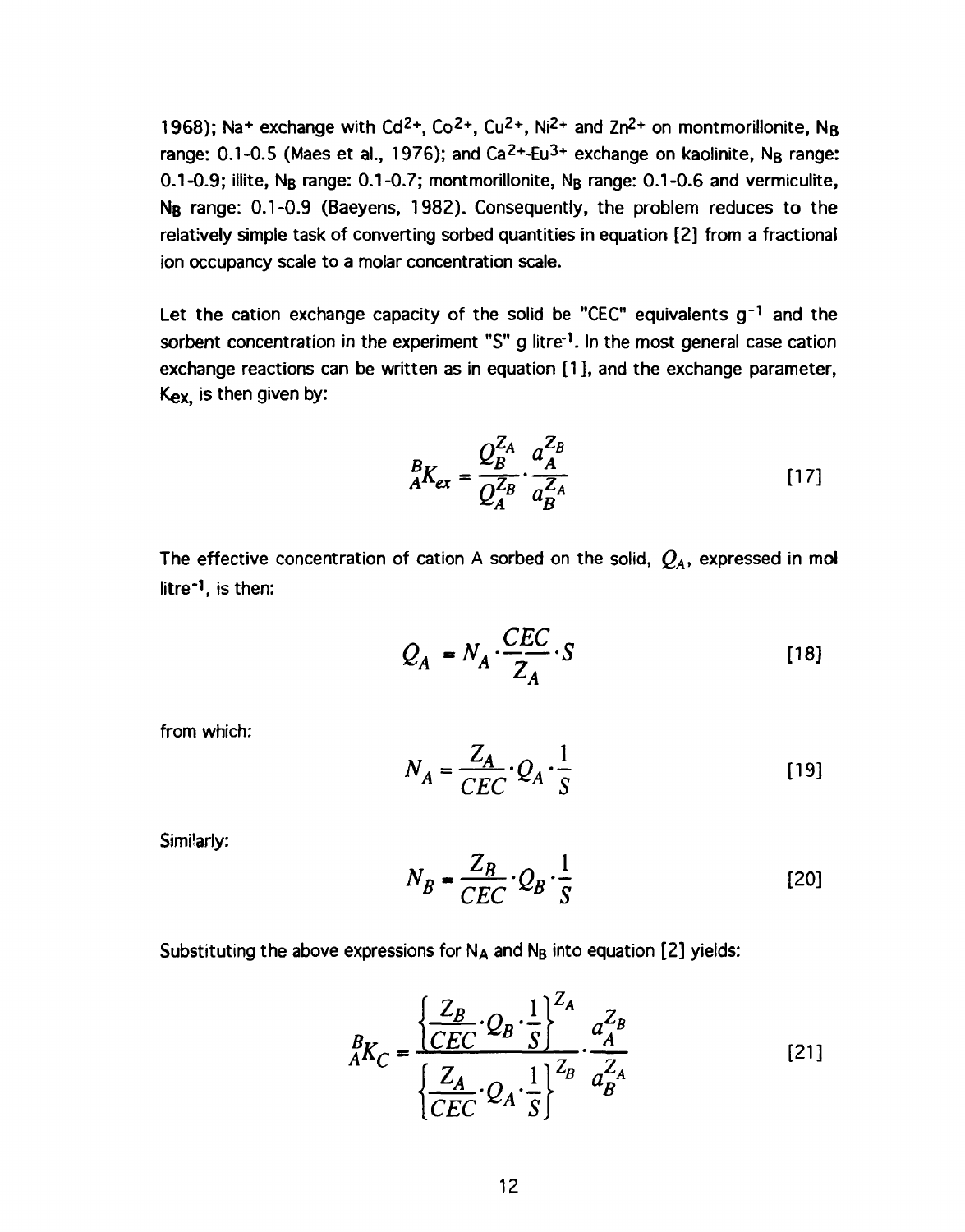$$
{}_{A}^{B}K_{C} = \frac{Q_{B}^{Z_{A}}}{Q_{A}^{Z_{B}}} \cdot \frac{a_{A}^{Z_{B}}}{a_{B}^{Z_{A}}}\left\{ \left(\frac{1}{CEC}\right)^{Z_{A}-Z_{B}} \cdot \frac{Z_{B}^{Z_{A}}}{Z_{A}^{Z_{B}}} \cdot \left(\frac{1}{S}\right)^{Z_{A}-Z_{B}} \right\}
$$
 [22]

Substituting  $K_{ex}$  from equation [17] into equation [22] and re-arranging we obtain,

$$
{}_{A}^{B}K_{ex} = {}_{A}^{B}K_{C} \cdot (CEC)^{Z_{A} - Z_{B}} \cdot \frac{Z_{A}^{Z_{B}}}{Z_{B}^{Z_{A}}} \cdot (S)^{Z_{A} - Z_{B}}
$$
 [23]

Equation [23] shows that  $K_{ex}$  is related to  $K_{c}$  via the CEC of the solid phase, the valences of the exchanging cations and the sorbent concentration i.e. Kex cannot generally be taken to be a constant.

The form of equation [23] changes dramatically depending on whether homovalent or heterovalent exchange is being considered. If the valences of the exchanging cations are the same i.e. homovalent exchange where  $Z_A = Z_B$ , then equation [23] simplifies to

$$
{}_{A}^{B}K_{ex} = {}_{A}^{B}K_{C} \tag{24}
$$

Thus, for exchange between ions of like charge,  $K_{ex}$  is equal to  $K_{c}$  and can be regarded as a constant.

For heterovalent exchange the three expressions for  $K_{ex}$  given below are for bivalent monovalent, trivalent - monovalent and trivalent - bivalent exchange respectively:

$$
{}_{1+}^{2+}K_{ex} = {}_{1+}^{2+}K_C \cdot (CEC)^{-1} \cdot \frac{1}{2} \cdot (S)^{-1}
$$
 [25]

 $\overline{a}$ 

$$
{}_{1+}^{3+}K_{ex} = {}_{1+}^{3+}K_C \cdot (CEC)^{-2} \cdot \frac{1}{3} \cdot (S)^{-2}
$$
 [26]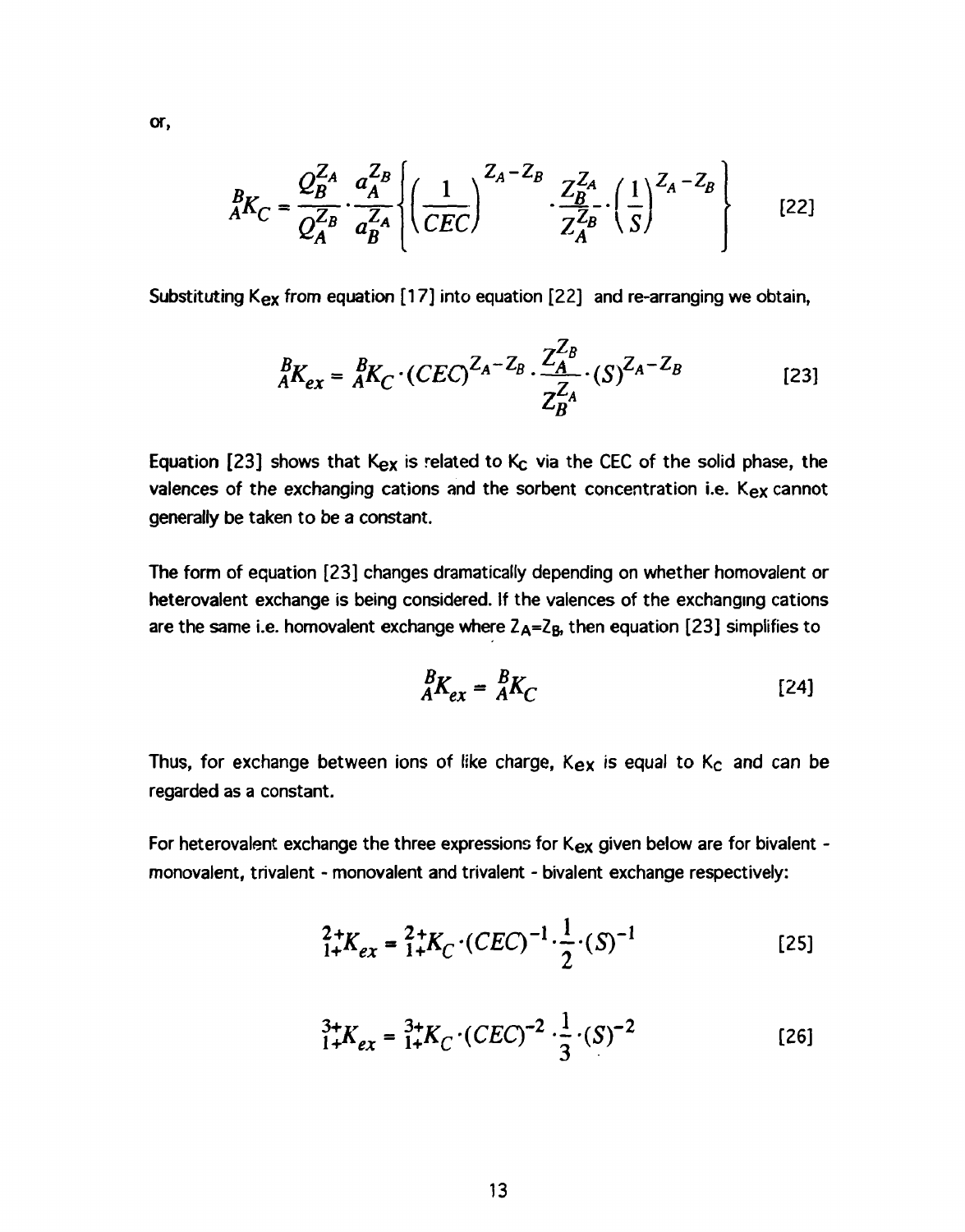$$
{}_{2+}^{3+}K_{ex} = {}_{2+}^{3+}K_C \cdot (CEC)^{-1} \cdot \frac{8}{9} \cdot (S)^{-1}
$$
 [27]

At first sight these results may seem somewhat surprising. However, they are a logical consequence of the stoichiometric nature of cation exchange processes and the requirement that K<sub>ex</sub> is defined on an activity scale (equation [17]) for inclusion as an input parameter in geochemical codes.

#### 3.3 Use of K<sub>ex</sub> in Practice

Before proceeding to describe various sorption test cases for cation exchange calculations, we would like to briefly discuss and summarise the practical implications inherently contained in the expression for  $K_{ex}$  derived in the previous section.

First and foremost, for heterovalent exchange,  $K_{ex}$  is not a constant. Its value depends not only on what we might term system parameters: the CEC of the sorbent, the valences of the exchanging cations and their selectivity coefficient,  $K_c$ , but also on an experimentally variable parameter, the sorbent concentration, S. In using a code containing cation exchange it is important to bear in mind that whereas CEC, cation valences and  $K_c$  values are generally fixed in a certain system from experiment to experiment, the sorbent concentration may not be, and the  $K_{ex}$  input values to the code depend on all these factors. The implication is that for any particular experimental system, the calculated Kex value is associated with a particular S value. The two values are linked to one another and cannot be separated. In other words, if a pair of K<sub>ex</sub>, S values have been used to describe one set of cation exchange data, the same K<sub>ex</sub> value cannot be used to model another set of experimental data measured at a different sorbent concentration if heterovalent exchange processes are taking place i.e. K<sub>ex</sub> values are not normally transferable. This is obvious when K<sub>ex</sub> is defined via a K<sub>c</sub> value, but is not so evident when directly defined as in equation [17].

Particular examples of this often occur in pore water chemistry modelling studies in which cation exchange plays a significant role. Typically, the exchange parameters are determined from laboratory rock water interaction experiments and then i sed together with mineralogical and solubility data to calculate the equilibrium pore water composition for a "real case" where the sorbent concentratior, is often orders of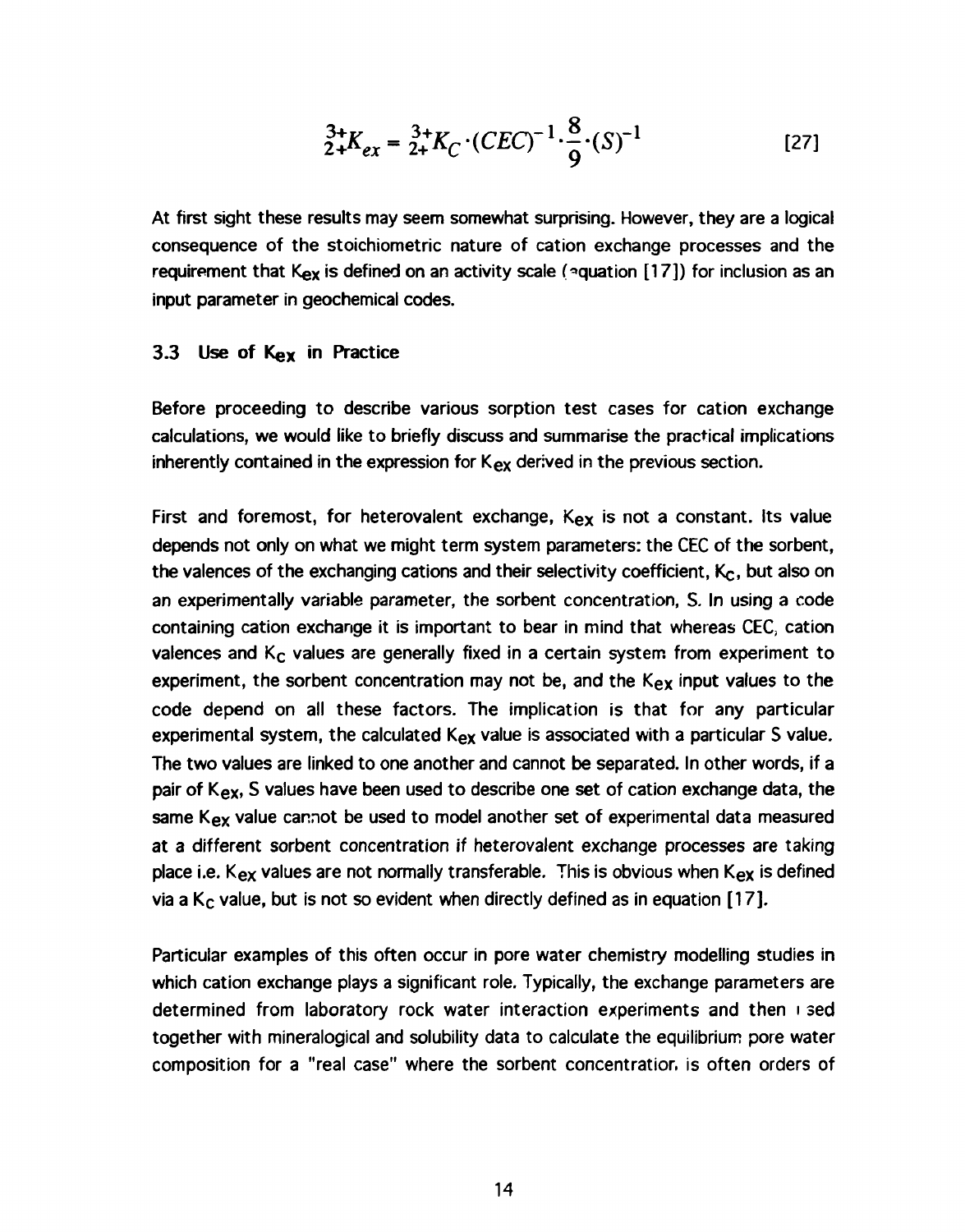magnitude larger. Potentially serious errors may therefore result if the  $K_{\text{ex}}$  values used in the calculations are not changed to correspond to the "real" S value.

The situation is somewhat different in the case where, for example, a cation exchange based model is being used to generate a non-linear sorption isotherm, or to calculate the sorption value for a given equilibrium radionuclide concentration. Here the sorbent concentration can be arbitrarily chosen, i.e. the results from such calculations are independent of the sorbent concentration used provided that the  $K_{ex}$  value corresponds to the chosen S value according to equation [23]. The reason that systems can be modelled in this way is that there is no need to fix any inventory conditions in these calculations. The inventories are adjusted by the geochemical code to correspond to the S value chosen and any other boundary conditions defined. An important consequence of this approach is that it allows in situ field sorption values or isotherms to be calculated provided that relevant cation exchange and water chemistry data are available.

#### **4 Model Testing and Code Verification**

In this section we wish to test code calculations against experimentally measured sorption data. We are checking the "correctness" of the formulation of cation exchange in the geochemicai code plus the concepts developed for parameter value determination.

The key to being able to calculate the component of sorption due to cation exchange with such codes is, in our view, an understanding of the meaning of  $K_{ex}$  and how to set its input values.

#### 4.1 Ni **and** Ca Sorption on Na-Montmorillonite

We have measured the sorption of  $Ni^{2+}$  and  $Ca^{2+}$  on Crook County Na-montmorillonite as a function of pH over a range of NaCI04 concentrations, nuclide inventories, and at different sorbent concentrations (Baeyens and Bradbury, unpublished results). The data presented here are taken from these sorption studies for pH ranges where cation exchange was the major cation uptake mechanism.

Trace Ni<sup>2+</sup> sorption experiments were carried out for NaCIO<sub>4</sub> concentrations ranging from 0.1 to 0.003 M and at sorbent concentrations varying between 0.5 and 1.5 g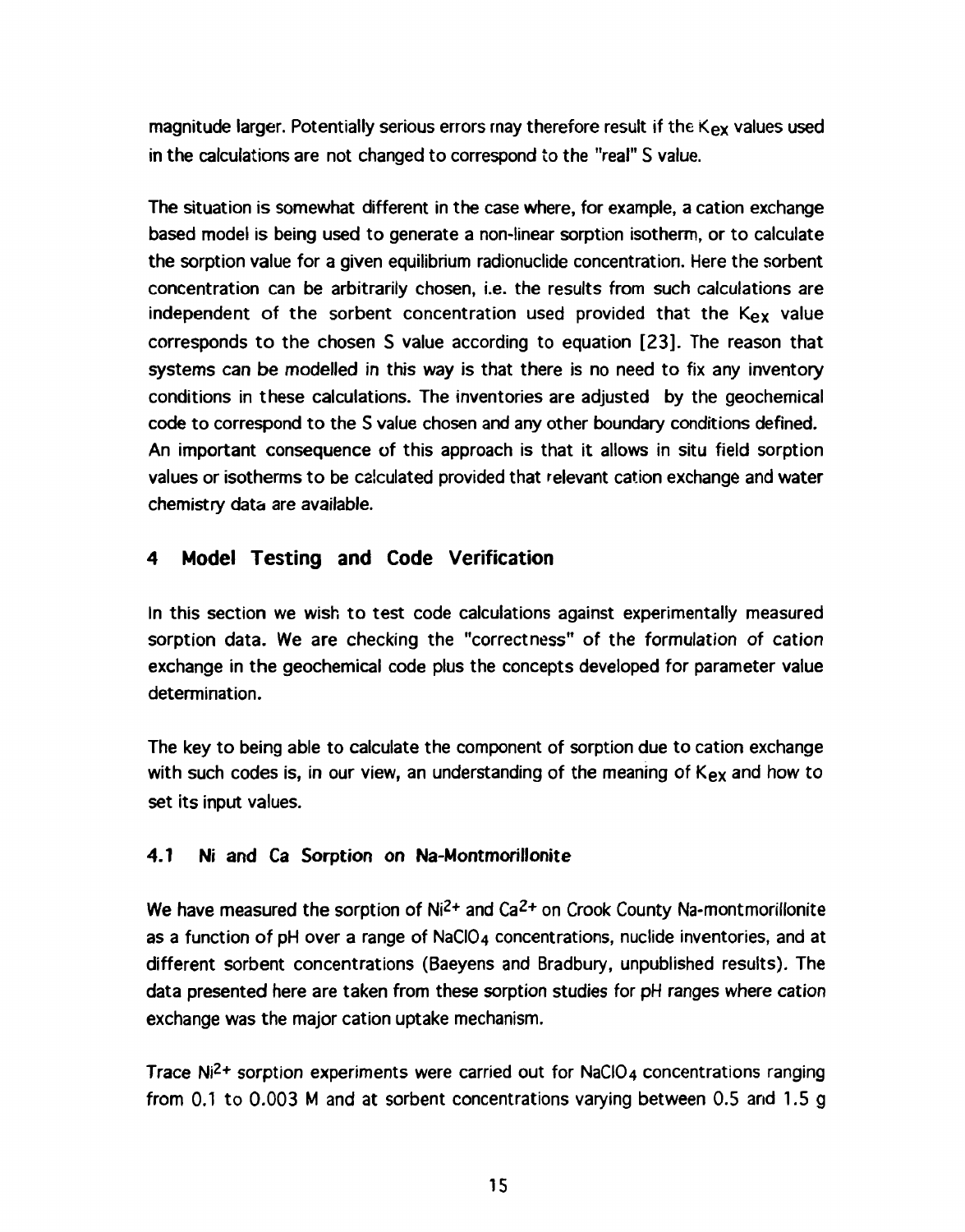litre<sup>-1</sup>. The cation exchange sorption values  $(R_{CE})$ , for combinations of these experimental conditions, varied over approximately three orders of magnitude from ~100 to ~70,000 ml g<sup>-1.</sup> These data are summarised in Table 1 and plotted as log R<sub>CE</sub> versus log NaClO<sub>4</sub> concentrations in Figure 1. In all cases the Ni<sup>2+</sup> fractional occupancies were less than 0.01.

Table 1: Nickel R<sub>CE</sub> and K<sub>C</sub> data for Na-montmorillonite (Baeyens and **Bradbury, unpublished results). Errors represent the spread of data from multiple measurements.** 

| Data Sets | Number of<br><b>Measurements</b> | NaCIO <sub>4</sub><br>[M] | S<br>$litre-1$<br><u>g</u> | $N_{RCE}$<br>$[mlg^{-1}]$ | Nik <sub>c</sub><br>$(1 = 0)$ |
|-----------|----------------------------------|---------------------------|----------------------------|---------------------------|-------------------------------|
| Ni(1)     |                                  | 0.1                       | 1.5                        | 90±15                     | $3.4 \pm 0.5$                 |
| Ni(2)     | 6                                | 0.03                      | 1.1                        | 1100±200                  | $3.3 \pm 0.6$                 |
| Ni(3)     | 10                               | 0.01                      | 1.1                        | 10,000±1500               | $3.1 \pm 0.4$                 |
| Ni $(4a)$ | 8                                | 0.003                     | 1.1                        | 67,500±9,000              | $1.6 \pm 0.2$                 |
| Ni (4b)   |                                  | 0.003                     | 0.5                        | 56,000±6,500              | $1.4 \pm 0.2$                 |

The selectivity coefficients,  $N_{\text{ia}}^{N_{\text{ii}}K_{\text{C}}}$ , given in Table 1, were calculated from the sorption data using the equations derived in section 2. For NaCI04 concentrations between 0.1 and 0.01 M a constant  $^{Nik}_{NA}$  value of 3.2  $\pm$  0.6 was calculated. This compares well with the (limited) available literature values of 3.2 (Maes, 1973) and 3.7 (Maes et al., 1976) measured at similar Na concentrations arid Ni fractional occupancies up to 0.5. At the lowest Na concentration of 0.003 M (data set Ni(4a)), the calculated  $N_{\rm B}^{N_{\rm K}}$ value was a factor of two lower. This result was confirmed in a second set of measurements, Ni(4b). At the present time we have no explanation for these lower selectivity values.

Similar data sets for trace Ca<sup>2+</sup> sorption measurements on Na-montmorillonite over an almost equally wide range of  $NaClO<sub>4</sub>$  and sorbent concentrations are summarised in Table 2 and log  $R_{CE}$  versus log NaCIO<sub>4</sub> concentrations are plotted in Figure 2. For the five independently measured data sets, the corresponding  $K_c$  values, calculated from equation [7], show little variability and have a mean value of  $4.4 \pm 0.3$ . This value is in agreement with the literature data from Van Bladel et al. (1972), Maes and Cremers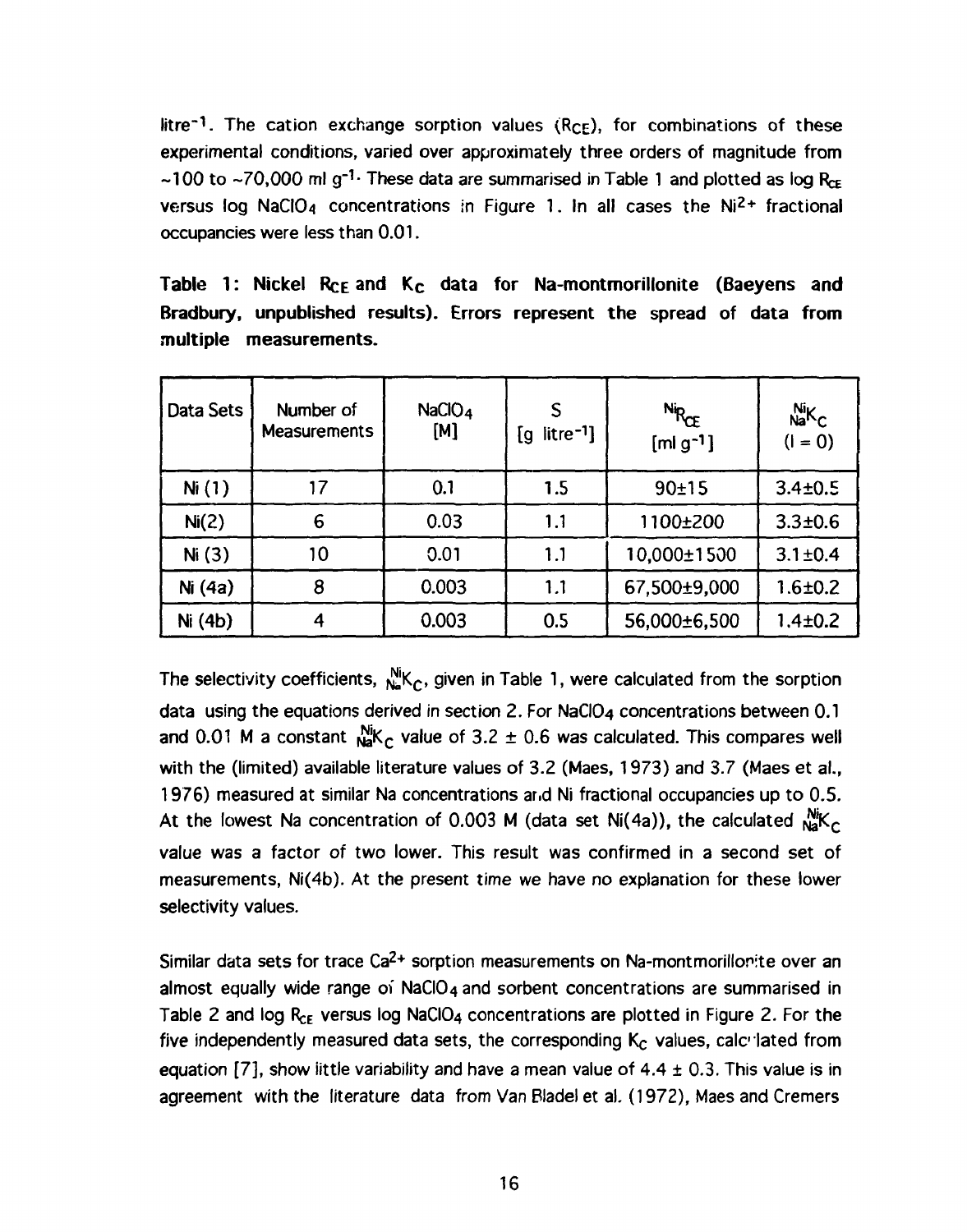

**Figure 1: Trace Ni<sup>2+</sup> sorption on Na-montmorillonite as a function of NaCI04 concentrations. The continuous line is calculated and the symbols are measured data.** 

(1977) and Sposito et al. (1983) for fractional ion occupancies less than 0.3.

The experimental data depicted in Figures 1 and 2 for the trace sorption of  $Ni<sup>2+</sup>$  and Ca<sup>2+</sup> respectively are independent of the sorbent concentration but very dependent on NaCI04 concentrations. Such behaviour would be expected on the basis of a cation exchange mechanism and is described by equation 7 which can be re-expressed as: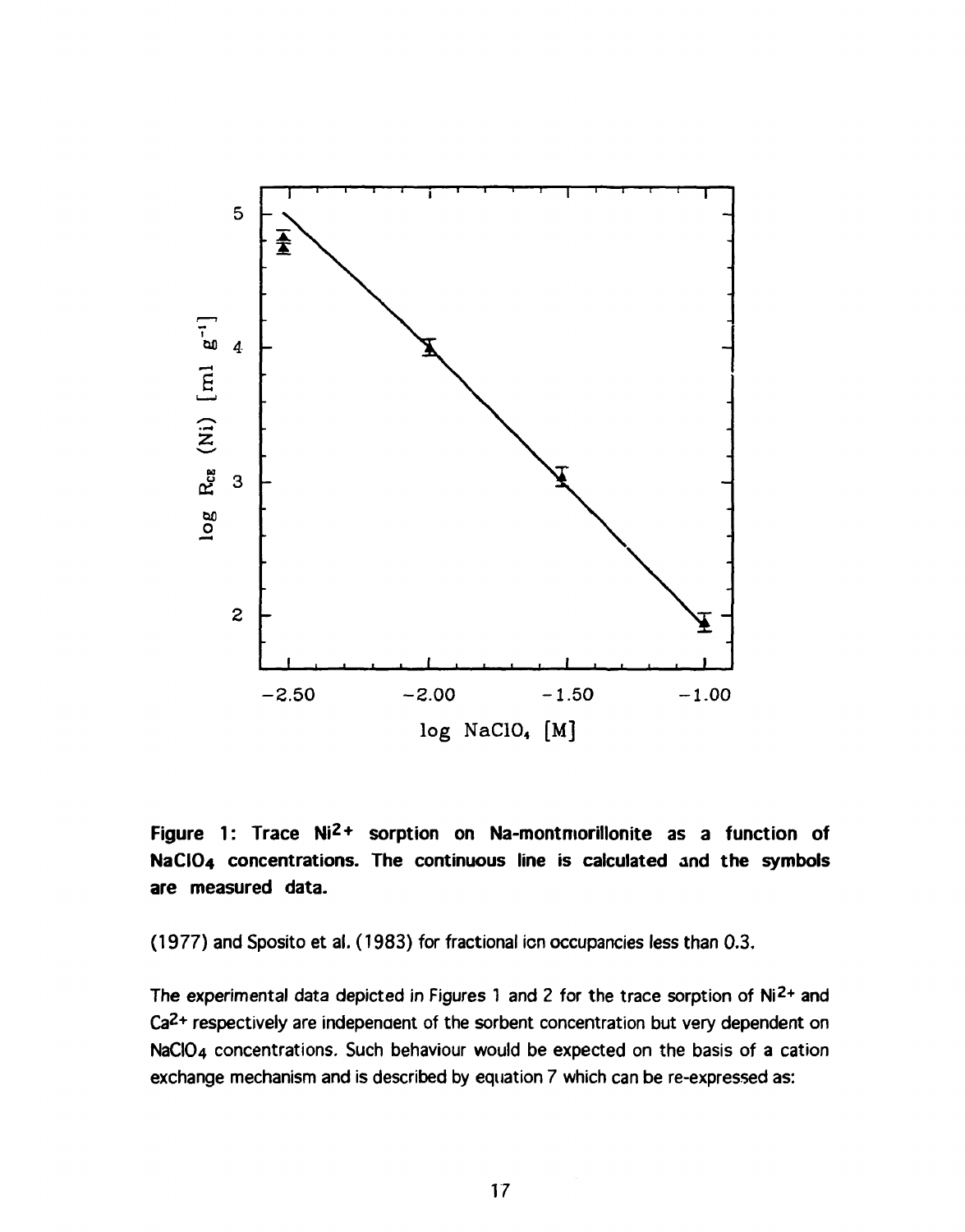Table 2: Calcium R<sub>CE</sub> and K<sub>C</sub> data for Na-montmorillonite (Baeyens and **Bradbury, unpublished results). Errors represent the spread of data from multiple measurements.** 

| Data Sets | Number of<br><b>Measurements</b> | NaClO <sub>4</sub><br>[M] | S<br>$[g$ litre <sup>-1</sup> ] | CaRCE<br>$[m g^{-1}]$ | <b>Carc</b><br>$(I=0)$ |
|-----------|----------------------------------|---------------------------|---------------------------------|-----------------------|------------------------|
| Ca(1)     | 3                                | 0.267                     | 1.73                            | 10±2                  | $3.9 \pm 0.5$          |
| Ca(2)     | 3                                | 0.1                       | 1.73                            | 115±5                 | $4.3 \pm .02$          |
| Ca(3)     | 12                               | 0.1                       | 1.14                            | 120±10                | $4.6 \pm 0.4$          |
| Ca(4)     | 3                                | 0.032                     | 1.05                            | 1,270±130             | $4.2 \pm 0.4$          |
| Ca(5)     | 3                                | 0.01                      | 1.00                            | 13,600±850            | $3.9 \pm 0.2$          |

$$
\log^{B} R_{ce} = -2 \log Na + \log \left( \frac{B}{Na} K_c \cdot \frac{1}{2} \cdot CEC \cdot \frac{\gamma_B}{\gamma_{Na}^2} \right)
$$
 [28]

where B is  $Ni<sup>2+</sup>$  or  $Ca<sup>2+</sup>$ .

rovided that  $K_C$  values (Tables 1 and 2) and CEC data (8.5 $\pm$ 0.5x10<sup>-4</sup> equivalents g<sup>-1</sup>; Baeyens and Bradbury, unpublished results) are available, K<sub>ex</sub> values can be evaluated from equation [25] and used in the code to calculate the sorption by cation exchange of Ni<sup>2+</sup> and Ca<sup>2+</sup> depicted by the continuous lines in Figures 1 and 2 respectively.

Clearly, for the simple bi-ionic system presented here, it is not necessary for the sorption calculations to be carried out using a geochemical code incorporating cation exchange. As mentioned previously, the point here is to test the code calculations for a well defined system for which experimental data and an analytical expression describing the cation exchange (equation 28) are available.

In more realistic multi-ionic systems simple analytical solutions describing cation exchange are not available. For example, even with the relatively limited data given above, it is possible, using the procedures outlined in sections 2 and 3, to make a prediction for Ni<sup>2+</sup> sorption by cation exchange on montmorillonite as a function of Na+ concentration and pH in a calcite saturated solution.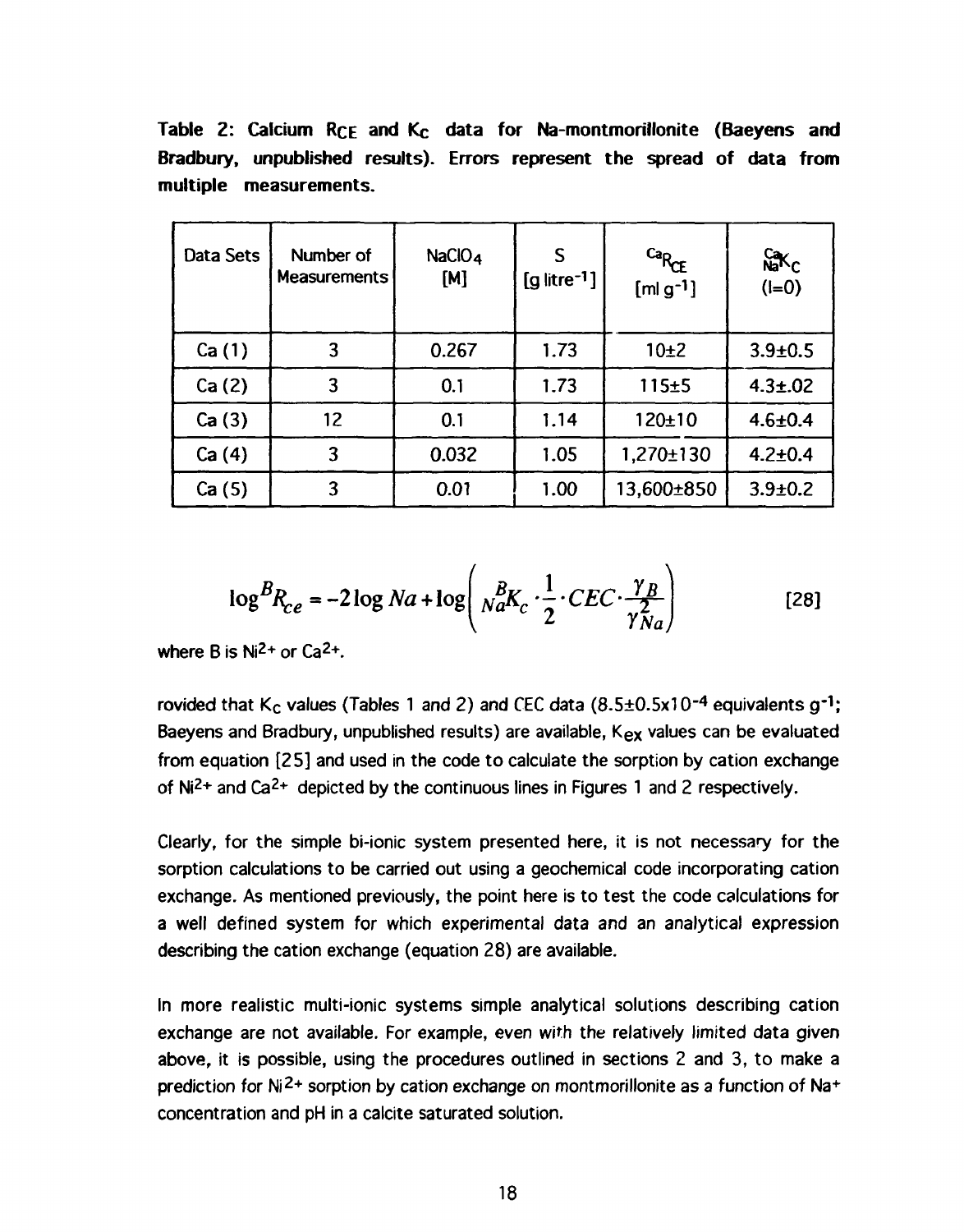

**Figure 2: Trace Ca2+ sorption on Na-montmorillonite as a function of NaCI04 concentrations. The continuous line is calculated and the symbols are measured data.** 

#### **4.2 Sulphate and Ionic Strength Effects on Eu Sorption**

In **the** second example a slightly more complicated test of the code was undertaken using data from Maes and Cremers (1986). In this work the influence of ionic strength and sulphate concentration on the sorption of europium at trace concentrations on Na- and Mg-Camp Berteau montmorillonite was investigated. The measurements were carried out in nitrate/sulphate solutions at ionic strengths between 0.1 and 0.6 M at pH=3. In the presence of  $SO_4^{2-}$ , trivalent europium forms complexes which result in a decrease in sorption with increasing  $SO_4^{2-}$  concentrations. The experimental results of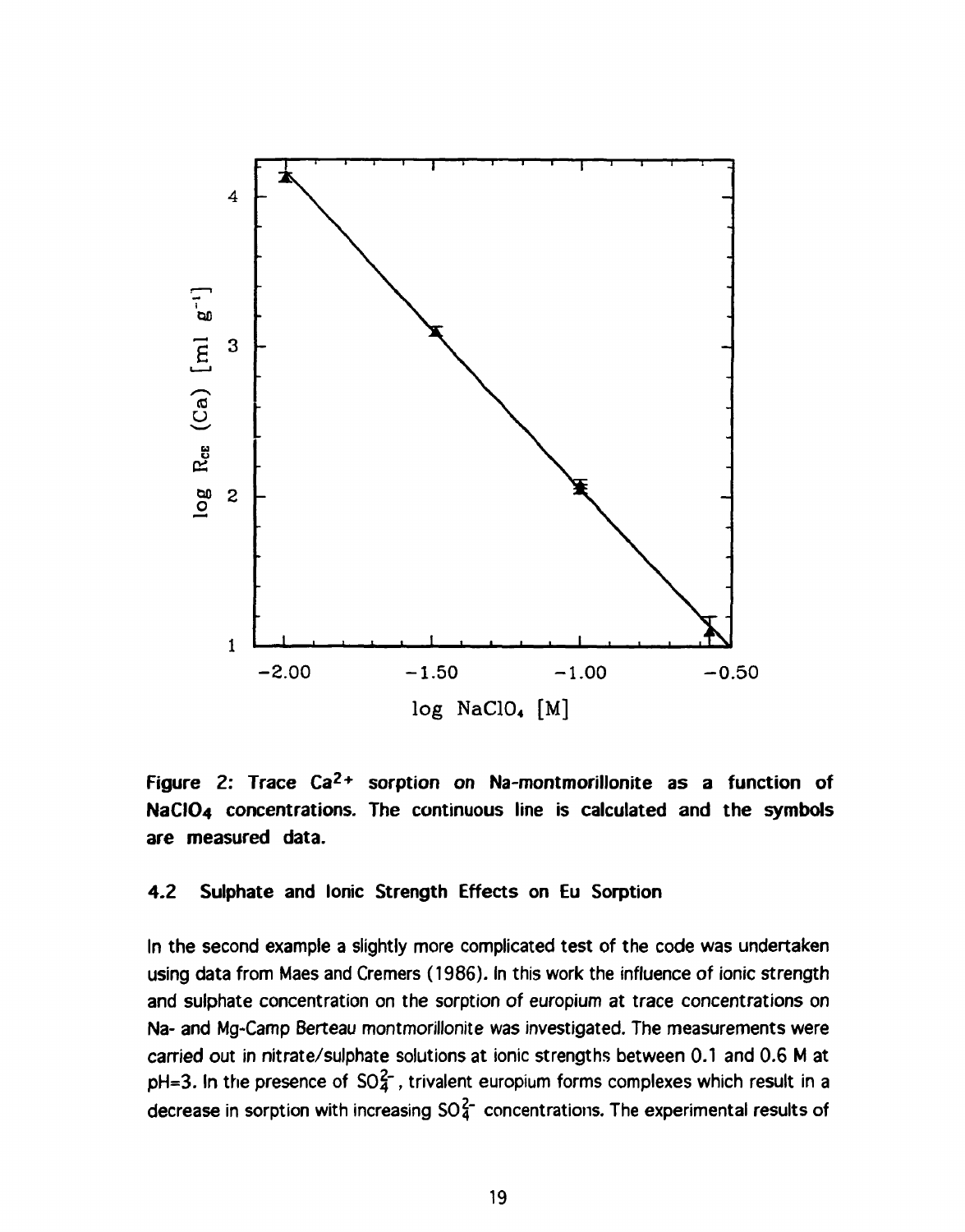six different data sets are shown in Figures 3 and 4. Although each exchange system only involves two cations, as in the previous example, trivalent-monovalent and trivalent-bivalent exchange, varying ionic strength and varying degrees of europium complexation need to be taken care of in the code in order to calculate the europium sorption.

The calculations were performed using a CEC of  $10^{-3}$  equivalents  $g^{-1}$  (Maes and Cremers, 1986), a sorbent concentration of 1 g litre<sup>-1</sup> and the aqueous stability constants given in Table 3.

**Table 3: Stability constants for aqueous europium and magnesium species. (Data from Smith and Martell, 1976)** 

| <b>REACTION</b> |  |                                                                                                                  | log K                                                                        |      |
|-----------------|--|------------------------------------------------------------------------------------------------------------------|------------------------------------------------------------------------------|------|
|                 |  | $\left  \begin{array}{ccc} \text{Eu3+} & + & \text{SO}_4^{2-} & \text{<=} & \text{EuSO}_4^+ \end{array} \right $ |                                                                              | 3.67 |
|                 |  |                                                                                                                  | $\text{Eu}^{3+}$ + 2 SO $\frac{2}{4}$ <=> Eu(SO <sub>4</sub> ) $\frac{2}{5}$ | 5.41 |
|                 |  | $Mg^{2+}$ + SO <sub>4</sub> <sup>2</sup> <=>                                                                     | MqSO <sub>4</sub> <sup>0</sup>                                               | 2.37 |

A single  $K_{ex}$  value was fitted to each of the six individual data sets over the entire sulphate concentration range.  $K_C$  values were derived from  $K_{ex}$  values using equation [23]. These data are summarised in Table 4. An important point to make is that within each series of experiments the total normality was fixed. Because mixtures of 1-1, 1-2 and 2-2 background electrolytes were used, **a** fixed total normality leads to a variation in ionic strength. The range of these variations is also indicated in Table 4.

The calculated europium sorption as function of sulphate concentrations for Na- and Mg-montmorillonite are represented by the continuous lines in Figures 3 and 4 respectively. The agreement between the calculations and the experimental data is good. The calculated sorption values reflect very nicely the weaker dependency of Eu<sup>3+</sup> sorption on sulphate concentration in the Mg system compared with the Na system, as measured experimentally. The explanation is that Mg forms ion pairs with sulphate, whereas Na+ does not. Consequently, for the same total sulphate the free sulphate concentration is less in the Mg system. This leads to the formation of fewer europium sulphate complexes and therefore to a correspondingly smaller decrease in sorption.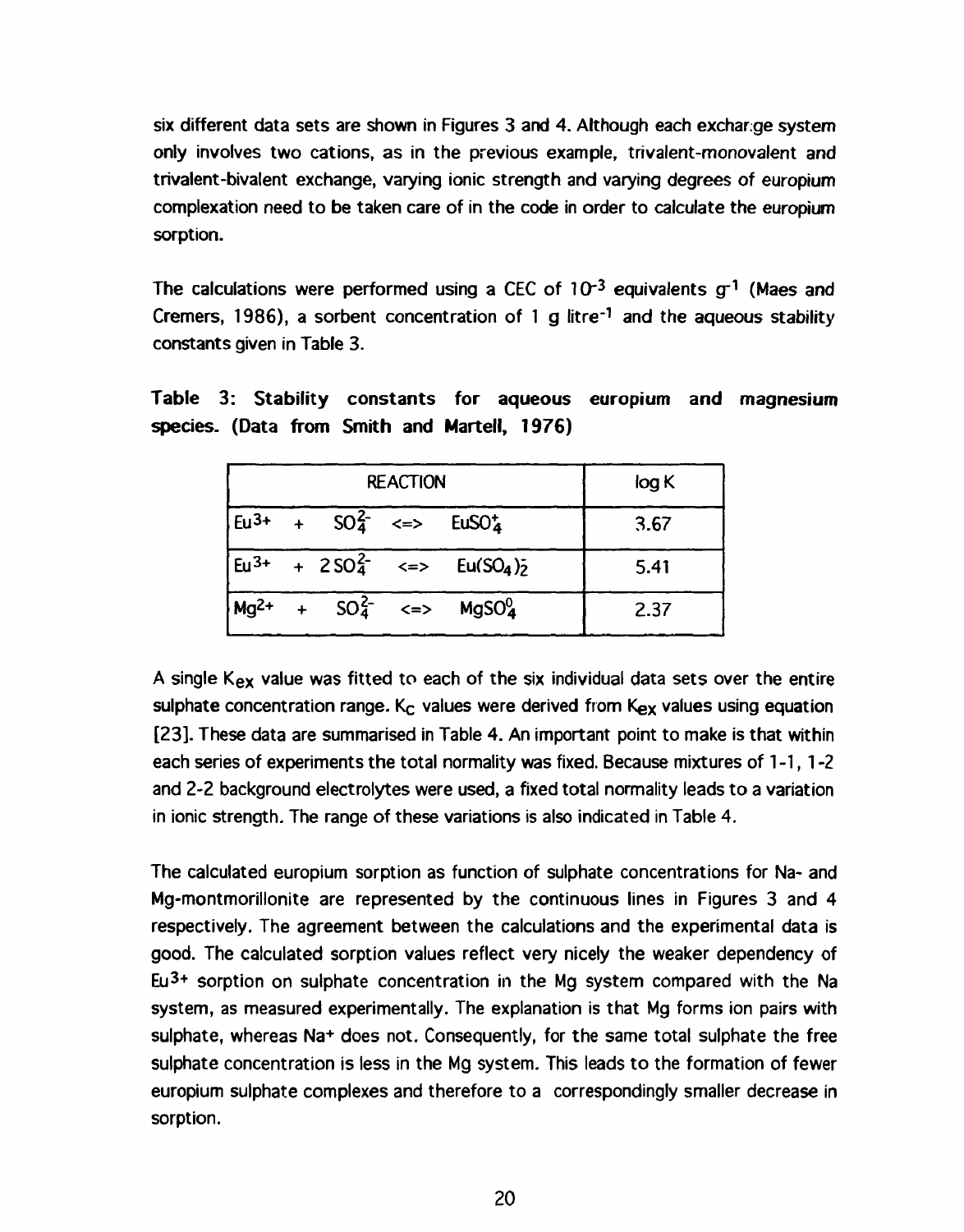

**Figure 3: Trace europium sorption on Na-montmorillonite as a function of sulphate concentration at total concentrations of: (a) 0.1 N (b) 0.25 N (c) 0.4 N (Maes and Cremers, 1986).** 

**The continuous lines are calculated and the symbols are measured data.**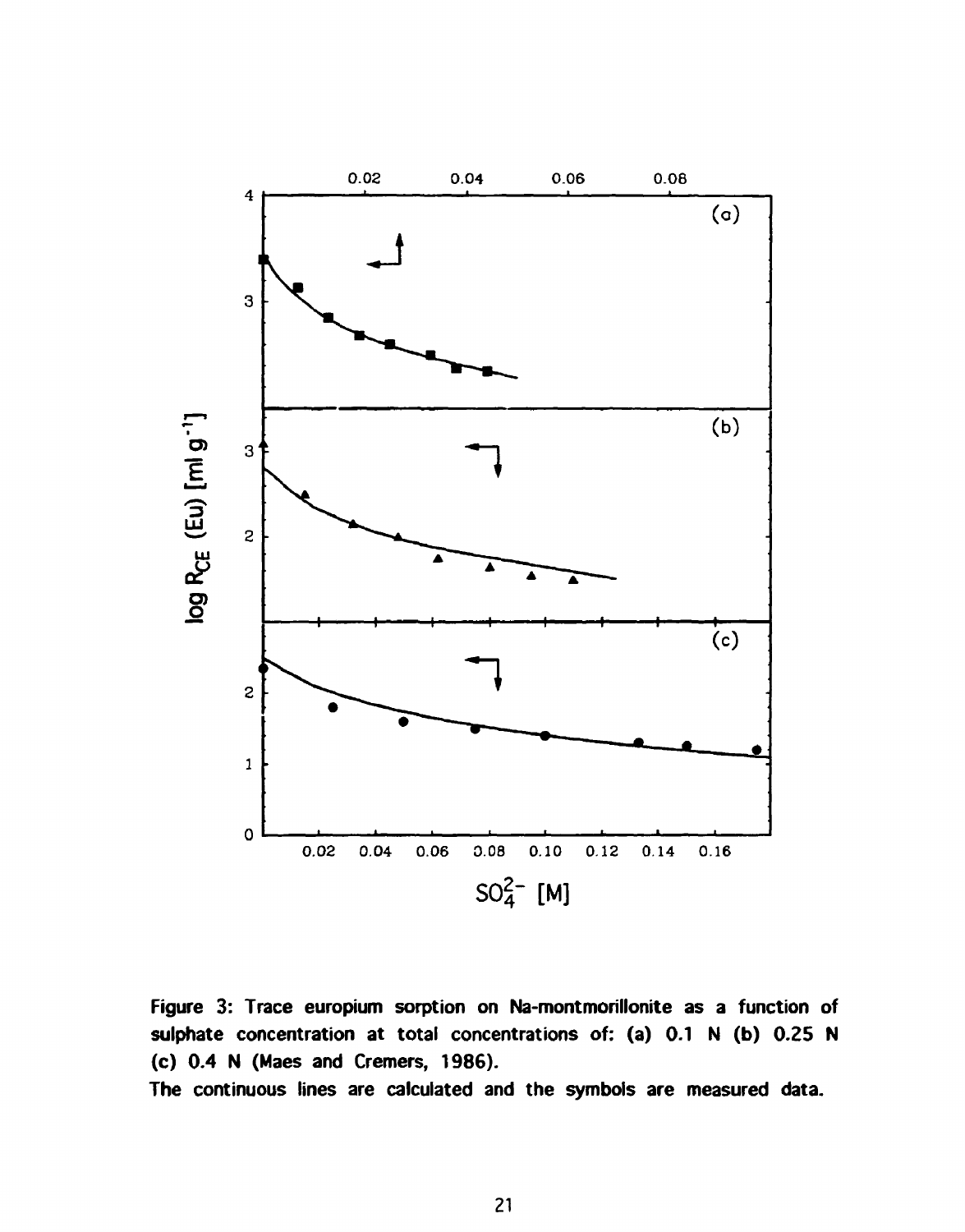

**Figure 4: Trace europium sorption on Mg-montmoriilonite as a function of sulphate concentration at total concentrations of: (a) 0.1 N (b) 0.25 N (c) 0.4 N (Maes and Cremers, 1986).** 

**The continuous lines are calculated and the symbols are measured data.**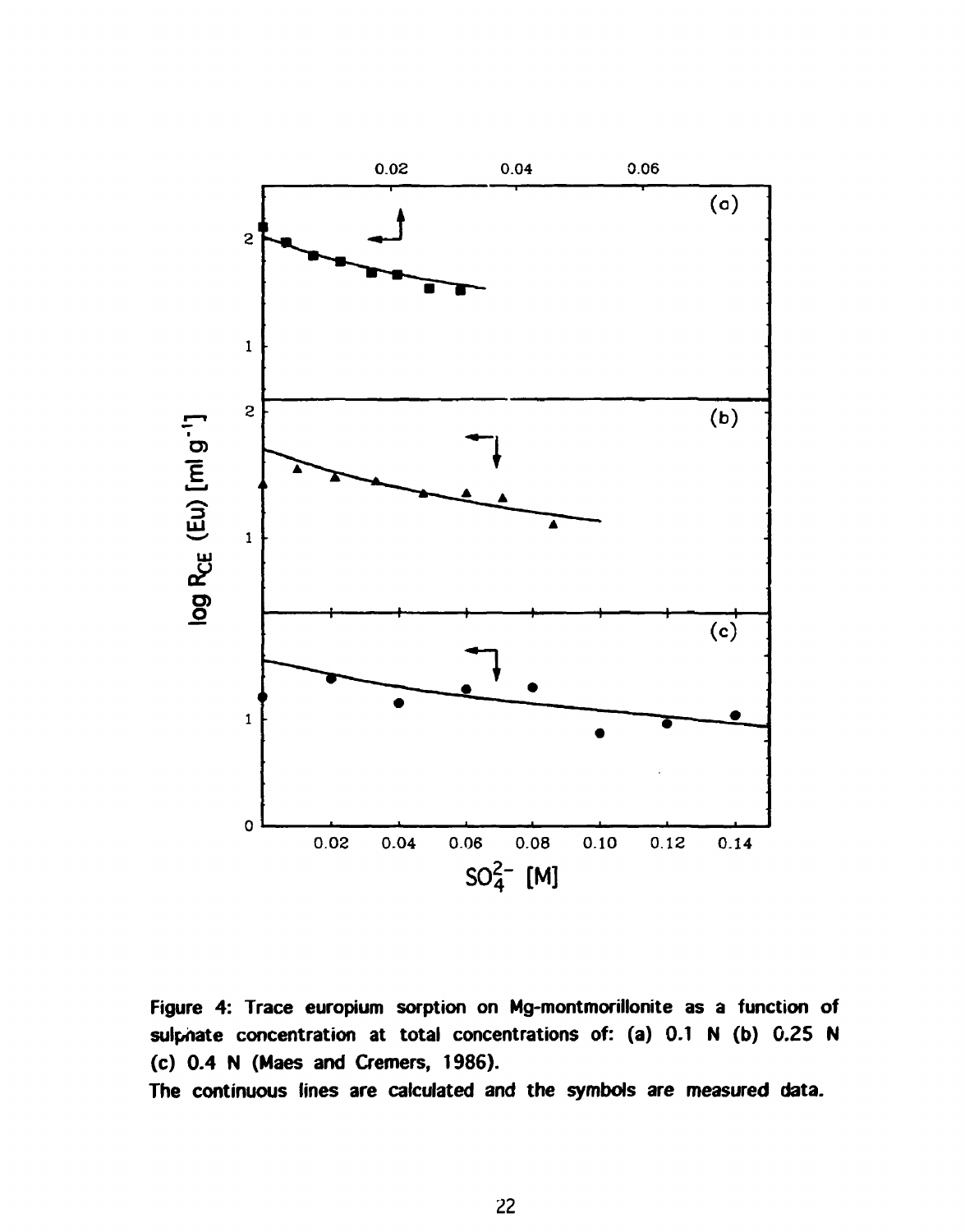|                               | Total<br>Normality<br>(N) | lonic<br>Strength<br>(M) | log K <sub>ex</sub> | $log K_C$ |
|-------------------------------|---------------------------|--------------------------|---------------------|-----------|
| Na-mont. $+$ Eu <sup>3+</sup> |                           |                          |                     |           |
| (a)                           | 0.1                       | $0.1 - 0.13$             | 7.1                 | 1.6       |
| (b)                           | 0.25                      | $0.25 - 0.3$             | .78                 | 2.3       |
| (c)                           | 0.4                       | $0.4 - 0.46$             | 8.1                 | 2.6       |
| Mg-mont. $+$ Eu <sup>3+</sup> |                           |                          |                     |           |
| (a)                           | 0.1                       | $0.15 - 0.12$            | 4.8                 | 1.9       |
| (b)                           | 0.25                      | $0.38 - 0.24$            | 5.4                 | 2.5       |
| (c)                           | 0.4                       | $0.6 - 0.3$              | 5.7                 | 2.8       |

**Table 4: Summary of Kex and Kc data for Eu3+ exchange with Na- and Mg-Camp Berteau montmorillonite.** 

The trend in the  $K_{ex}/K_{c}$  values is that they appear to increase with increasing ionic strength, though within limited ionic strength ranges they may be taken to be constant, see Table 4. Constant selectivity coefficients are only expected in systems which behave more or less ideally. As mentioned in section 3.1, lack of knowledge concerning surface activity coefficients leads to the adoption of a convention whereby they are set equal to unity. At high ionic strengths such an assumption may be invalid. Also, there are major uncertainties associated with activity coefficients in high ionic strength solutions. The activity coefficients of trivalent ions begin to become uncertain in solutions with ionic strengths above 0.1 M and there can be significant differences between the values calculated by different methods. (In MINSURF the Davies method is used.) Both of these factors could lead to large uncertainties in the calculation  $cf$  K<sub>c</sub> values.

#### **4.3 Non-Linear Sorption of Cs on Mylonite and Cs/Rb on lllite.**

In a third set of examples we wish to consider the non-linear sorption behaviour of Cs/Rb.

In some previous work (Bradbury and Baeyens, 1992), we developed a two site cation exchange model to describe the non-linear sorption behaviour of Cs on mylonite in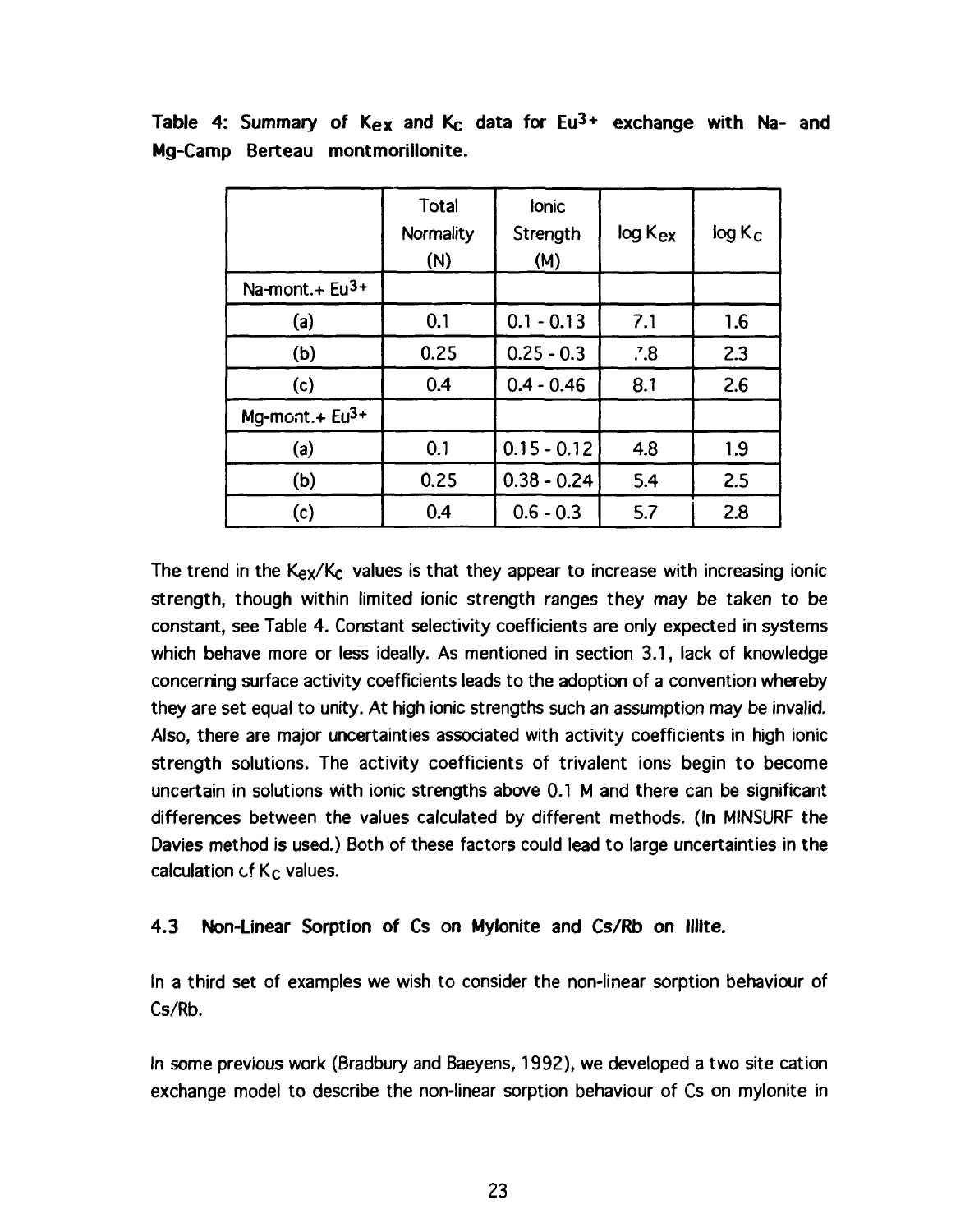Grimsel groundwater (Aksoyoglu et al., 1990; Frick et al., 1992) at different potassium concentrations. The main sorbents in the system were mica minerals and the major cations in the groundwater were Na<sup>+</sup>, K<sup>+</sup>, Mg<sup>2+</sup>, Ca<sup>2+</sup> and Sr<sup>2+</sup>. Each of these cations will have a fractional ion occupancy on the solid phase in accord with its selectivity coefficient.

The bivalent cations  $Mg^{2+}$ ,  $Ca^{2+}$ ,  $Sr^{2+}$  are chemically very similar, and their selectivity coefficients with respect to other cations in a wide variety of clay systems have been shown to be approximately the same (Bruggenwert and Kamphorst, 1982; Brouwer et al., 1983). On this basis we assumed that we could treat "the bivalent cations" together, and describe their exchange behaviour with respect to Cs<sup>+</sup> with a single selectivity coefficient,  ${}^{\text{Cs}}_{\text{B}}$ K ${}^{\text{PS}}_{\text{C}}$ . Separate equations were used for the exchange of Cs+ with monovalent Na<sup>+</sup> and K<sup>+</sup>. An analytical solution was derived for this set of exchange reactions which, together with selectivity coefficients from the literature, enabled us to describe the non-linear sorption of Cs<sup>+</sup> . A summary of the data used is given in Table 5, and the fit of the analytical solution to the laboratory data for Cs sorption is shown in Figure 5a at two different K concentrations.

**Table 5: Selectivity coefficient values for modelling Cs sorption on mylonite (Bradbury and Baeyens, 1992).** 

| Type of sites       | Site concentration<br>[equivalents $g^{-1}$ ] | Selectivity coefficients                                               |
|---------------------|-----------------------------------------------|------------------------------------------------------------------------|
| Frayed-edge sites   | $6.510^{-8}$                                  | $\frac{\text{Cs}}{\text{K}}$ K $\text{FES}$ = 3000                     |
| <b>Planar Sites</b> | $1.310 - 5$                                   | $\frac{Cs}{Na}K_C^{PS} = 40$<br>$\frac{C_S}{B}K_C^{PS} = 500$<br>$= 5$ |

 $B = Ma + Ca + Sr$ .

The code calculated values are shown in Figure 5b as individual points on the solid line representing the cesium isotherms produced from the analytical solution. The calculations were performed for three arbitrarily chosen sorbent concentrations, given in Table 6, together with the corresponding K<sub>ex</sub> values.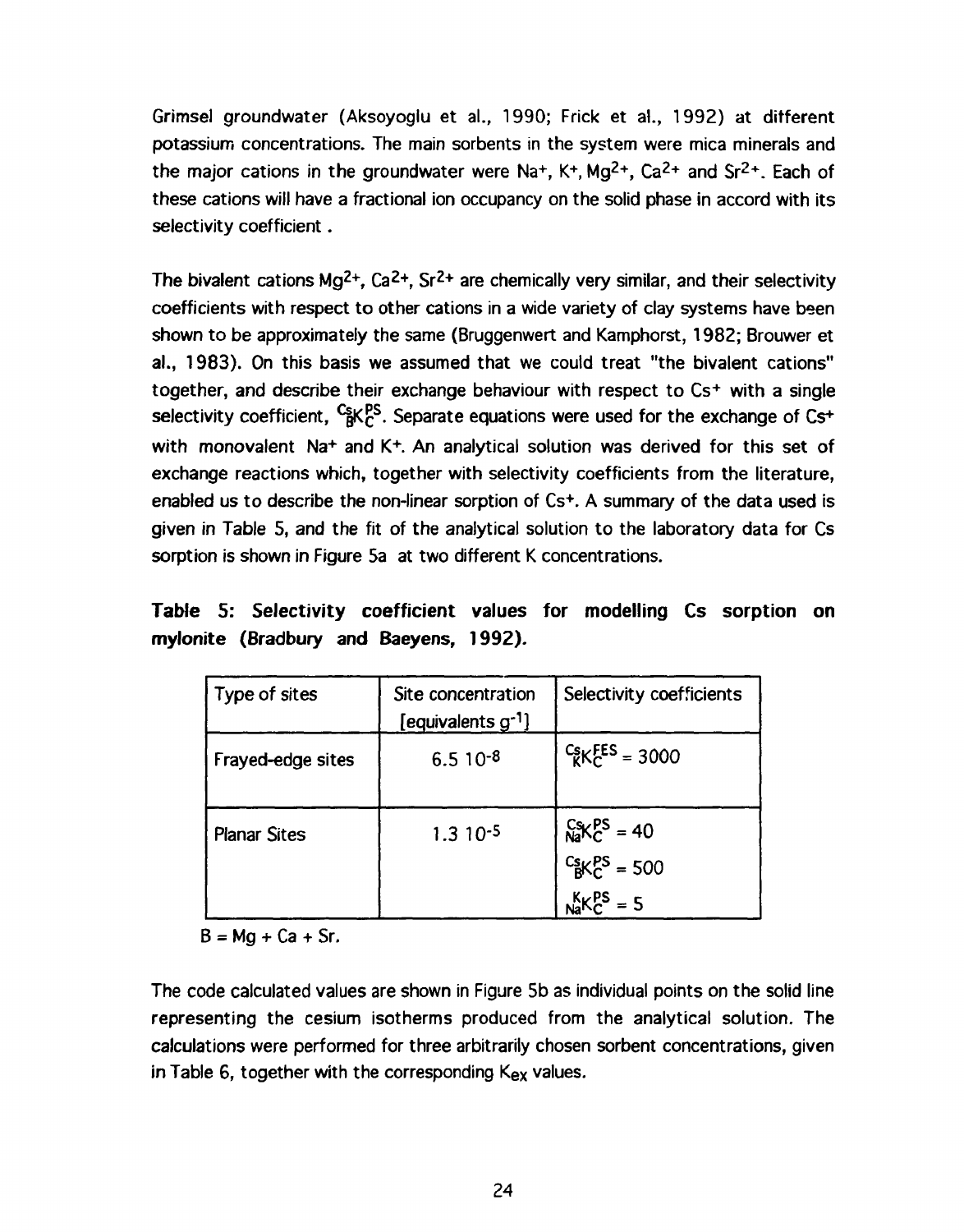

Figure 5: (a) Experimental data ( $\blacktriangle$ ,**n**) for Cs sorption on mylonite in **synthetic Grimsel groundwater at two potassium concentrations (Aksoyoglu et al., 1990).** 

**Continuous lines: Calculated from the analytical solution to the Cs sorption model (Bradbury and Baeyens, 1992).** 

**(b) Continuous lines: Calculated from the analytical solution to the Cs sorption model (Bradbury and Baeyens, 1992).** 

**Symbols: Points calculated from MINSURF for Cs sorption at different sorbent concentrations, S.**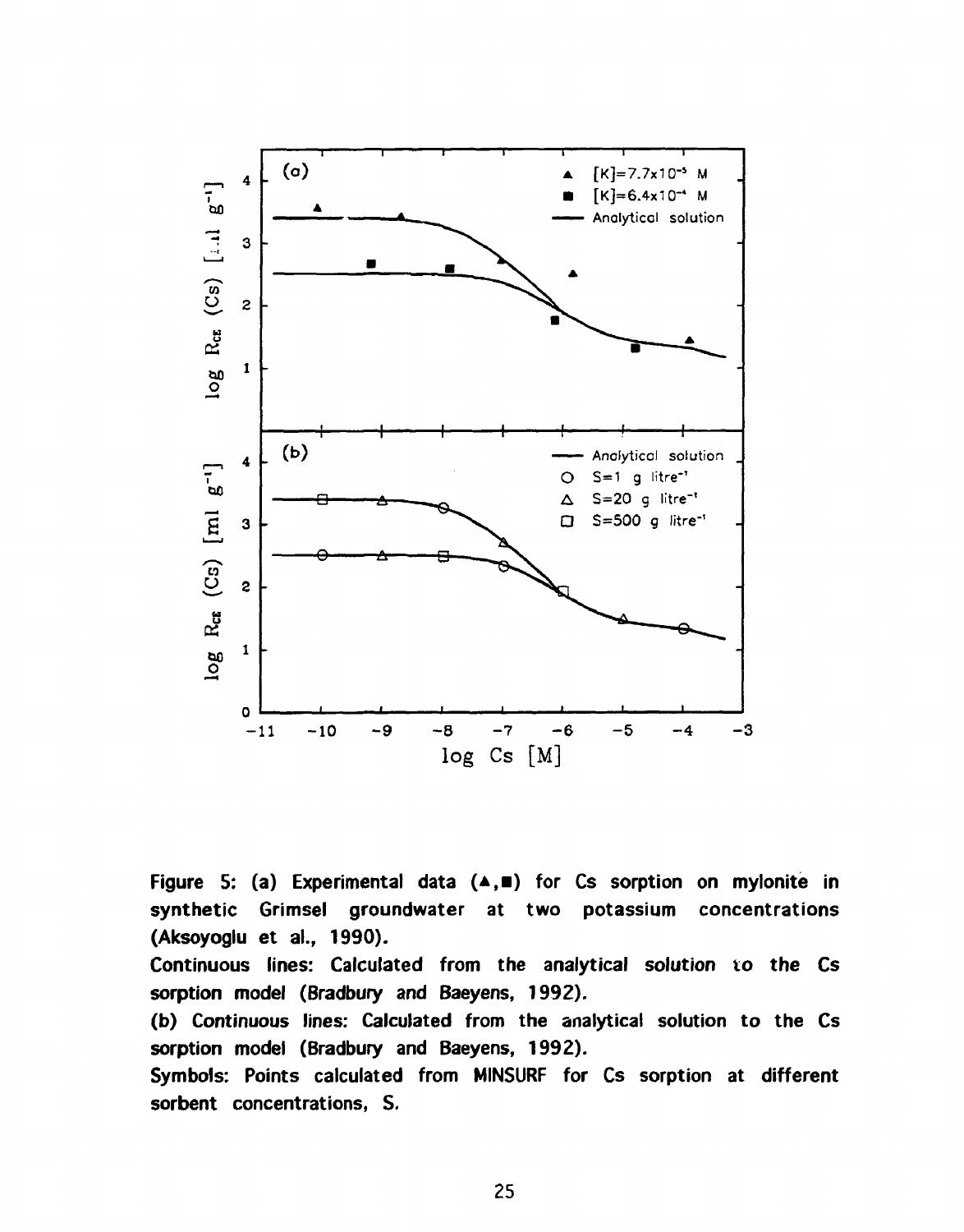|                                     | $log K_{ex}$                  |         |                                                                  |  |  |
|-------------------------------------|-------------------------------|---------|------------------------------------------------------------------|--|--|
| <b>REACTIONS</b>                    | $S = 1$ g litre <sup>-1</sup> |         | $ S = 20 g$ litre <sup>-1</sup> $ S = 500 g$ litre <sup>-1</sup> |  |  |
| <b>FES SITES</b>                    |                               |         |                                                                  |  |  |
| $K-MYL + Cs+ = Cs-MYL + K+$         | 3.48                          | 3.48    | 3.48                                                             |  |  |
| <b>PLANAR SITES</b>                 |                               |         |                                                                  |  |  |
| $Na-MYL + Cs+ = Cs-MYL + Na+$       | 1.6                           | 1.6     | 1.6                                                              |  |  |
| $B-MYL$ + 2Cs+ = 2Cs-MYL + $B^{2+}$ | $-1.89$                       | $-0.59$ | 0.81                                                             |  |  |
| $K-MYL + Cs+ = Cs-MYL + K+$         | 0.7                           | 0.7     | 0.7                                                              |  |  |

**Table 6:** Cation exchange equations **and Kex values** (from equation **[23]) used for the calculations shown in** Figure **5b.** 

MYL = mylonite;  $B^{2+} = Mg^{2+} + Ca^{2+} + Sr^{2+}$ 

As can be seen, the calculated points lie exactly on the curve and the isotherm is independent of the relative quantities of solid and liquid considered.

As a further example we have taken the results of Brouwer et al. (1983). These authors measured the sorption of  $Cst$  and Rb<sup>+</sup> on  $Ca^{2+}$ ,  $Sr^{2+}$  and  $Ba^{2+}$  saturated illites as a function of Cs<sup>+</sup> and Rb<sup>+</sup> concentration. For a total concentration of 0.04 N they were able to fit their data with a 3 site model for which they gave selectivity coefficients and site capacities (see Table 1 in Brouwer et al., 1983). Using these site capacities and  $K_C$  values we have calculated with the code the Cs+ and Rb+ exchange isotherms. These are given by the continuous lines in Figure 6 and again the calculated non-linear isotherms fit the experimental measured data well.

## **5 Selectivity Coefficient Data Base for Sorption**

In the previous sections we have shown that it is relatively easy to introduce cation exchange reactions into geochemical/surface compiexation codes such as MINSURF and to calculate sorption due to cation exchange. The relationship between the input exchange parameter required by the code,  $K_{ex}$ , and the corresponding constant  $K_{c}$ value, equation [23], was derived on the basis of the Gaines and Thomas (1953) definition of selectivity coefficients.

A potential limitation to this approach is that selectivity coefficients are assumed to be constants. For radionuclides at trace levels in natural systems, where the fractional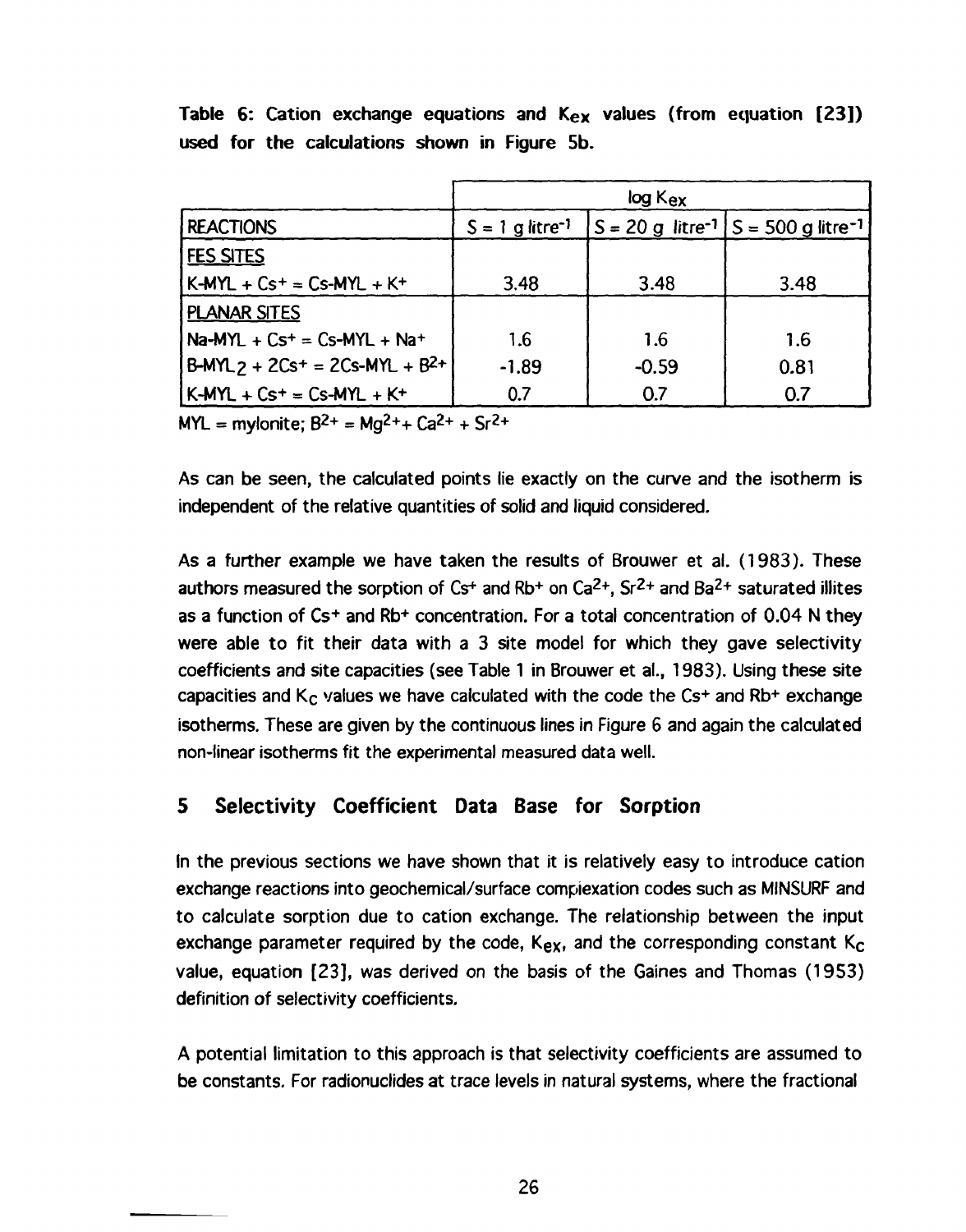

**Figure 6. Cesium and Rubidium exchange isotherms in Ca, Sr, and Ba saturated illites at a total concentration of 0.04 N (Brouwer et al.<sup>f</sup> 1983). The solid lines are the calculated non-linear sorption isotherms.** 

ion occupancies on the exchanger are fixed by a constant water composition of moderate ionic strength, such an assumption is justified. Under more severe conditions such as high ionic strengths and for fractional ion occupancies of the sorbing radionuclides exceeding  $\sim$  0.3, the concept of a constant K<sub>c</sub> may break down or only be valid over a narrow range of conditions.

With the above limitations ; mind, we would propose that now would be an opportune time to set up a data base for cation exchange consisting of selectivity coefficients and cation exchange capacities for different minerals and mineral assemblages. Since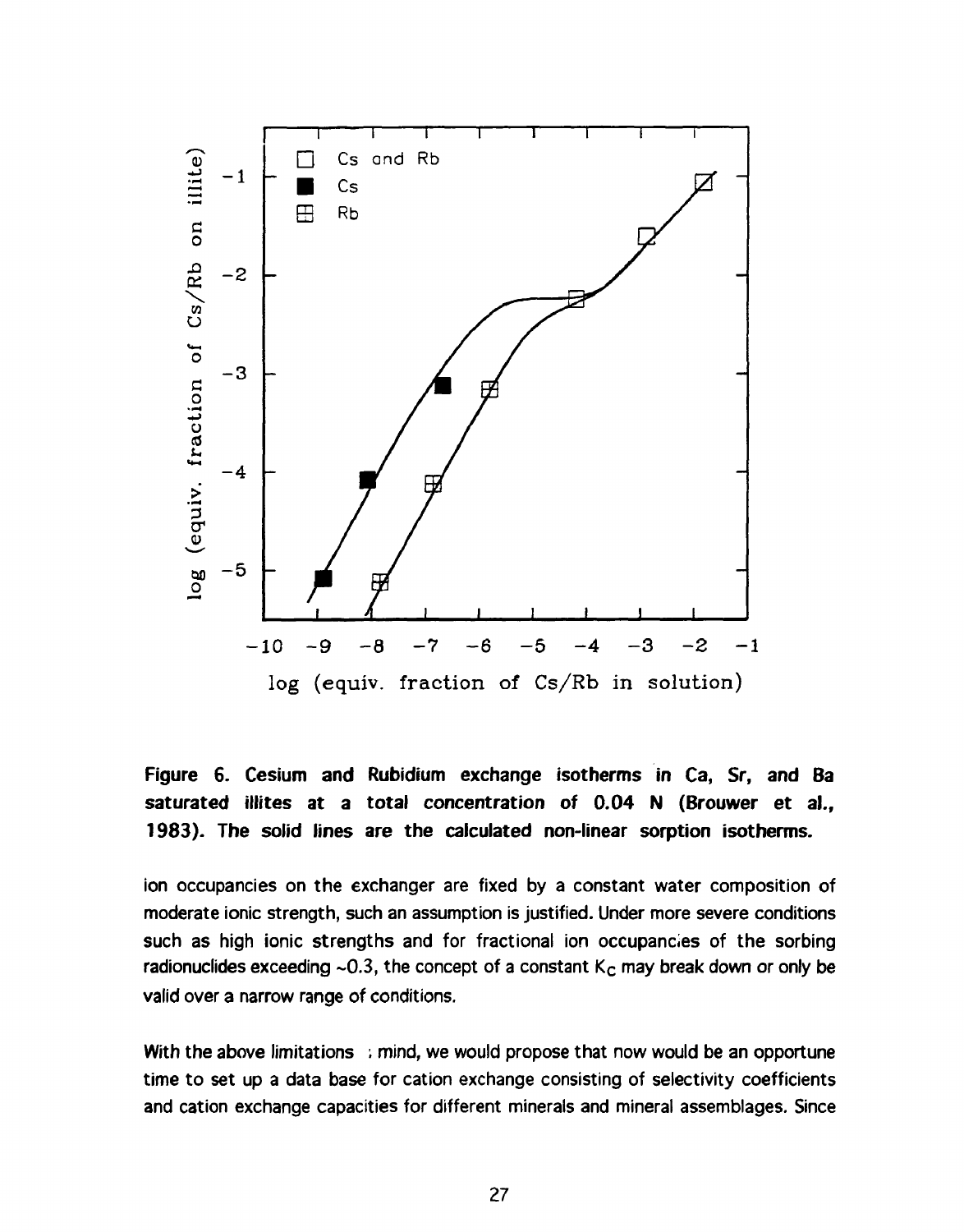equation [23] is so simple to use in practice (see sections 3 and 4) we would further suggest that the Gaines and Thomas definition be used for the selectivity coefficients in the data base and that they are calculated with Na as the reference cation.

A data base of this sort would be used in conjunction with codes of the type previously described, to calculate radionuclide sorption in geochemical systems, taking into account simultaneously aqueous phase speciation (inorganic and organic ligands) and competitive effects on sorption from other cations. Such an approach would not only be applicable to the interpretation of sorption experiments, but would also find a potentially important application in radioactive waste management performance assessment studies. The basic concept in this context would be to generate classical sorption data bases (individual R<sub>d</sub> values/sorption isotherms) for use in transport codes from a source data base consisting of sorption mechanism specific parameters. The generated sorption data base would therefore be system specific. Instead of having to justify and defend individually selected sorption values, the quality and robustness of the calculated values would rest on concepts, models, codes and data which had already been experimentally tested.

#### **6 Summary**

The ability to include exchange phenomena in t..odelling studies on sorption is important, particularly in natural systems. Here, sorption may often result from a combination of different mechanisms e.g. surface complexation and cation exchange, and it is clearly necessary to be able to model both simultaneously.

The key input parameters required by codes for calculating sorption by cation exchange are the exchange coefficients,  $K_{ex}$ , expressed on a molar scale. The approach chosen here to obtain values for these parameters was via selectivity coefficients,  $K_c$ , where exchanged quantities on the solid phase are expressed as equivalent fractional cation occupancies (Gaines and Thomas ,1953).

A simple, general relation between  $K_c$  and  $K_{ex}$  has been derived. This relationship clearly shows that the value of Kex is dependent on the cation exchange capacity, the valences of the exchanging cations, and the sorbent concentration. The conclusion was that Kex can only be regarded as being constant in the special case of homovalent exchange.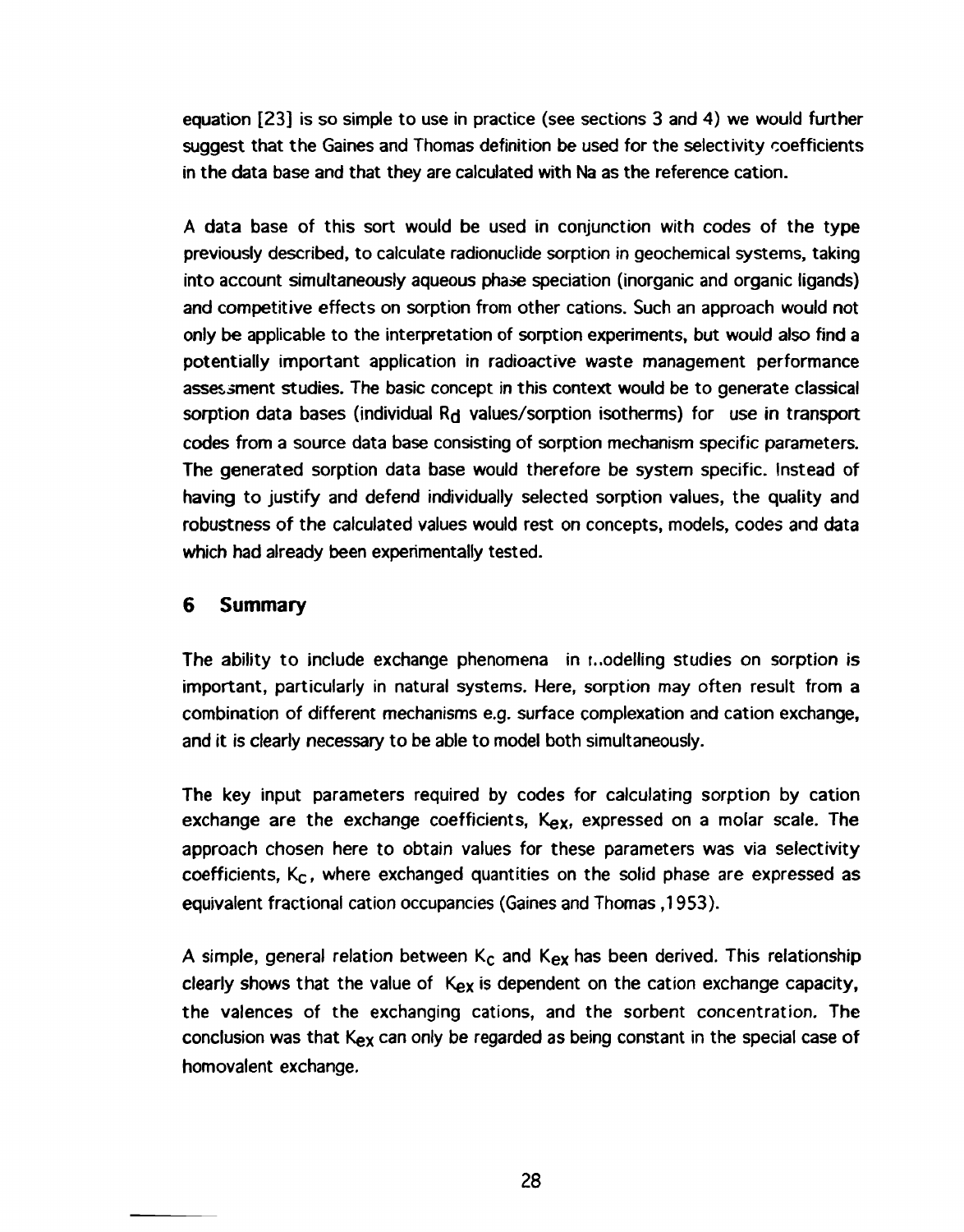Cation exchange has been incorporated into the geochemical/surface complexation code MINSURF. The code, which calculates with the derived expression for  $K_{ex}$ , (equation [23]), has been successfully checked against a number of distinct sets of cation exchange sorption data where analytical solutions were available which fitted the experimental results. MINSURF is capable of calculating the total sorption due to both cation exchange and surface complexation.

Finally, a proposal was made to set up a data base of selectivity coefficients. Such a data base would form part of a more general one consisting of sorption mechanism specific parameters. These would be used in conjunction with geochemicai/sorption codes of the sort mentioned here to model and predict sorption.

## 7 **Acknowledgements**

We would like to thank Drs. U. Berner (PSI) and I. McKinley (NAGRA) and in particular Dr. L. Charlet (University of Grenoble) for their helpful criticisms and comments on the manuscript. Partial financial support provided by NAGRA is gratefully acknowledged.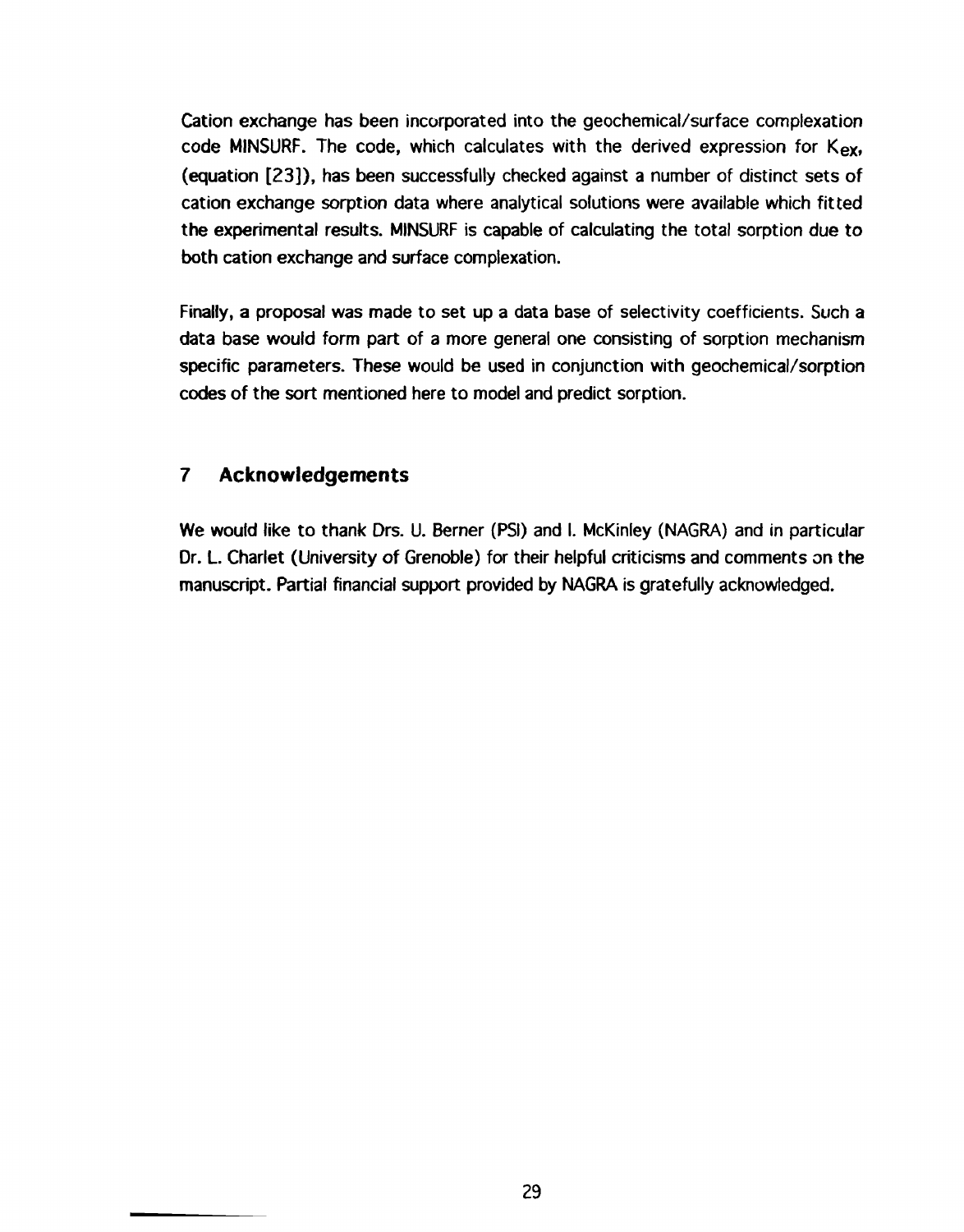### **8 References**

AKSOYOGLU S., BAJO C. and MANTOVANI M. (1990) Batch sorption experiments with iodine, strontium, sodium, and caesium on Grimsel mylonite. Paul Scherrer Institut, PSI Report Nr. 83, Nagra, NTB 91-06.

BAEYENS B. (1982) Strontium, caesium, and europium retention in Boom clay: A potential repository site for nuclear waste. Ph.D. Thesis, Catholic University Leuven.

BAEYENS B. and BRADBURY M.H. (1991) A physico-chemical characterisation technique for determining the pore-water chemistry in argillaceous rocks. Paul Scherrer Institut, PSI Report Nr. 103, Nagra, NTB 90-40.

BRADBURY M.H. and BAEYENS B. (1992) Modelling the sorption of Cs: Application to the Grimsel experiment. Paul Scherrer Institut, PSI Nuclear Energy Research, Progress Report 1992, Annex 4, pp59-64.

BROUWER E., BAEYENS B., MAES A. and CREMERS A. (1983) Cesium and rubidium ion equilibria in illite clay. J. Phys. Chem. 87, 1213-1219.

BRUGGENWERT M.G.M. and KAMPHORST A. (1982) Survey of experimental information on cation exchange in soil systems. In Soil Chemistry: B. Physico-chemical Models (Ed. G.H. Bolt) Chap. 5, pp. 141-203. Elsevier.

CHARLET L, SCHINDLER P.W., SPADINI L, FURRER G. and ZYSSET M. (1993) Cations adsorption on oxides and clays: the aluminium case. Aquatic Sciences 55, 291-303.

CREMERS A. (1968) Ionic movement in a colloidal environment. Postdoctoral Thesis. Catholic University Leuven.

CURTI E. (1993) Modelling bentonite pore waters for the Swiss high level radioactive waste repository. Paul Scherrer Institut, PSI Report Nr. 93-05.

FLETCHER P. and SPOSITO G. (1989) The chemical modelling of clay/electrolyte interactions for montmorillonite. Clay Minerals 24, 375-391.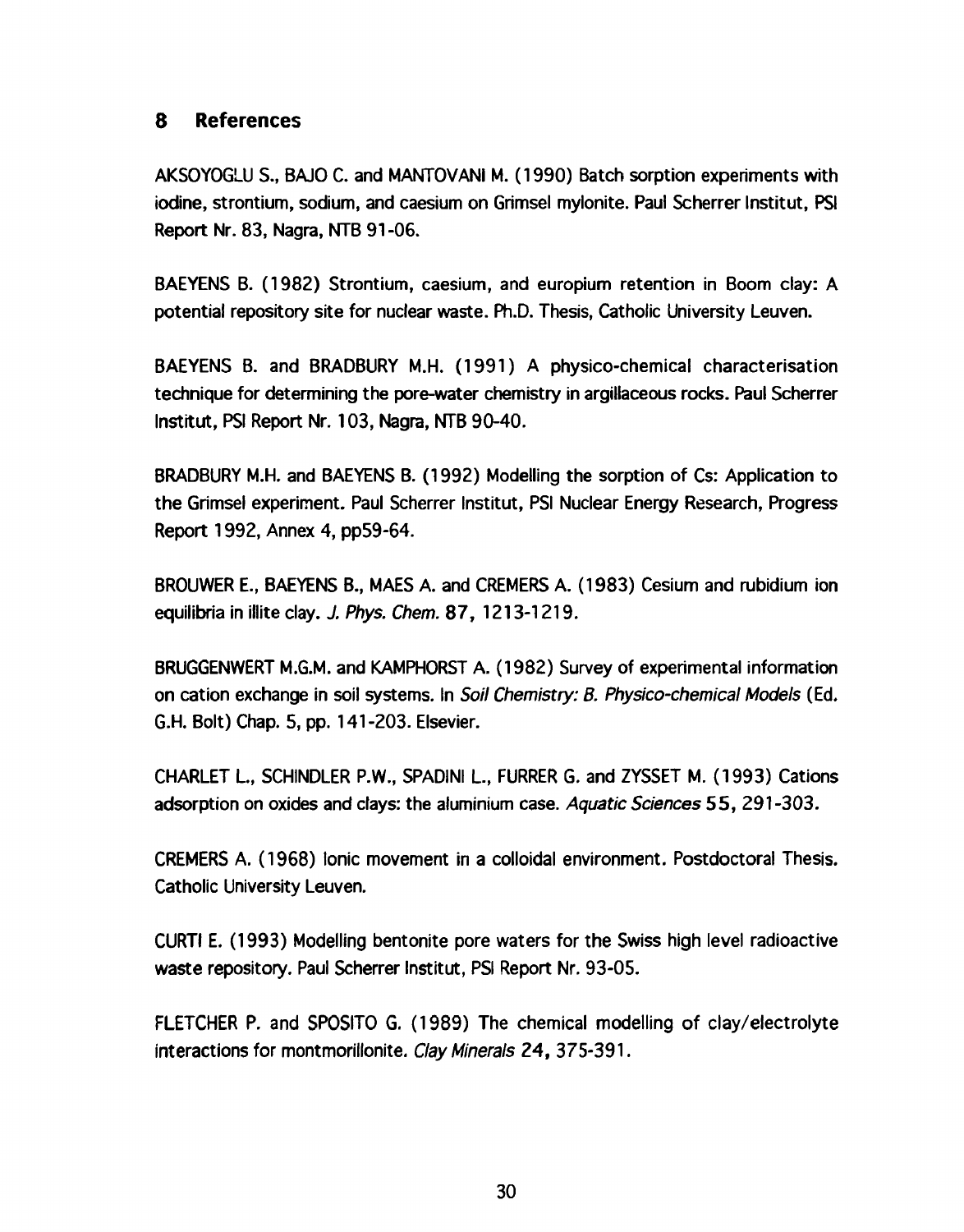FRICK U., ALEXANDER W.R., BAEYENS B., BOSSART P.. BRADBURY M.H., BUHLER Ch., EIKENBERG J., FIERZ Th., HEER W., HOEHN E., McKINLEY I.G. and SMITH P. (1992) Grimsel Test Site: The radionuclide migration experiment - Overview of investigations 1985 -1990. Paul Scherrer Institut, PSI Report Nr. 120, Nagra, NTB 91-04.

GAINES G.I. and THOMAS H.C. (1953) Adsorption studies on clay minerals. II. A formulation of the thermodynamics of exchange adsorption. J. Chem. Phys. 21,714- 718.

GRIM R.E. (1953) Clay Mineralogy. Mc Graw Hill.

MAES A. (1973) Ion exchange of some transition metal ions in montmorillonite and synthetic faujasites. Ph.D. Thesis, Catholic University Leuven.

MAES A. and CREMERS A. (1977) Charge density effects in ion exchange. Part 1. Heterovalent exchange equilibria. J. Chem. Soc., Faraday Trans. 173, 1807-1814.

MAES A. and CREMERS A. (1986) Europium sorption on a clay sediment: sulphate and ionic strength effects. In Application of distribution coefficients to radiological assessment models. (Eds T.H. Sibley and C. Myttenaere) pp 103-110. Elsevier.

MAES A., PEIGNEUR P. and CREMERS A. (1976) Thermodynamics of transition metal ion exchange in montmorillonite. Proc. Int. ClayConf. 1975, pp319-329.

SHAVIV S and MATTIGOD S.V. (1985) Cation exchange equilibria in soils expressed as cation-ligand complex formation. Soil Sei. Soc. Am. J. 49, 569-573.

SCHINDLER P.W., LIECHTI P. and WESTALL J.C. (1987) Adsorption of copper, cadmium and lead from aqueous solution to the kaolinite/water interface. Neth. J. Agric. Sei. 35,219-230.

SMITH R.M. and MARTELL A.E. (1976) Critical Stability Constants. Plenum Press.

SPOSITO G. and MATTIGOD S.V. (1979) Ideal behavior in Na<sup>+</sup>-trace metal cation exchange on Camp Berteau montmorillonite. Clays and Clay Minerals 27, 125-128.